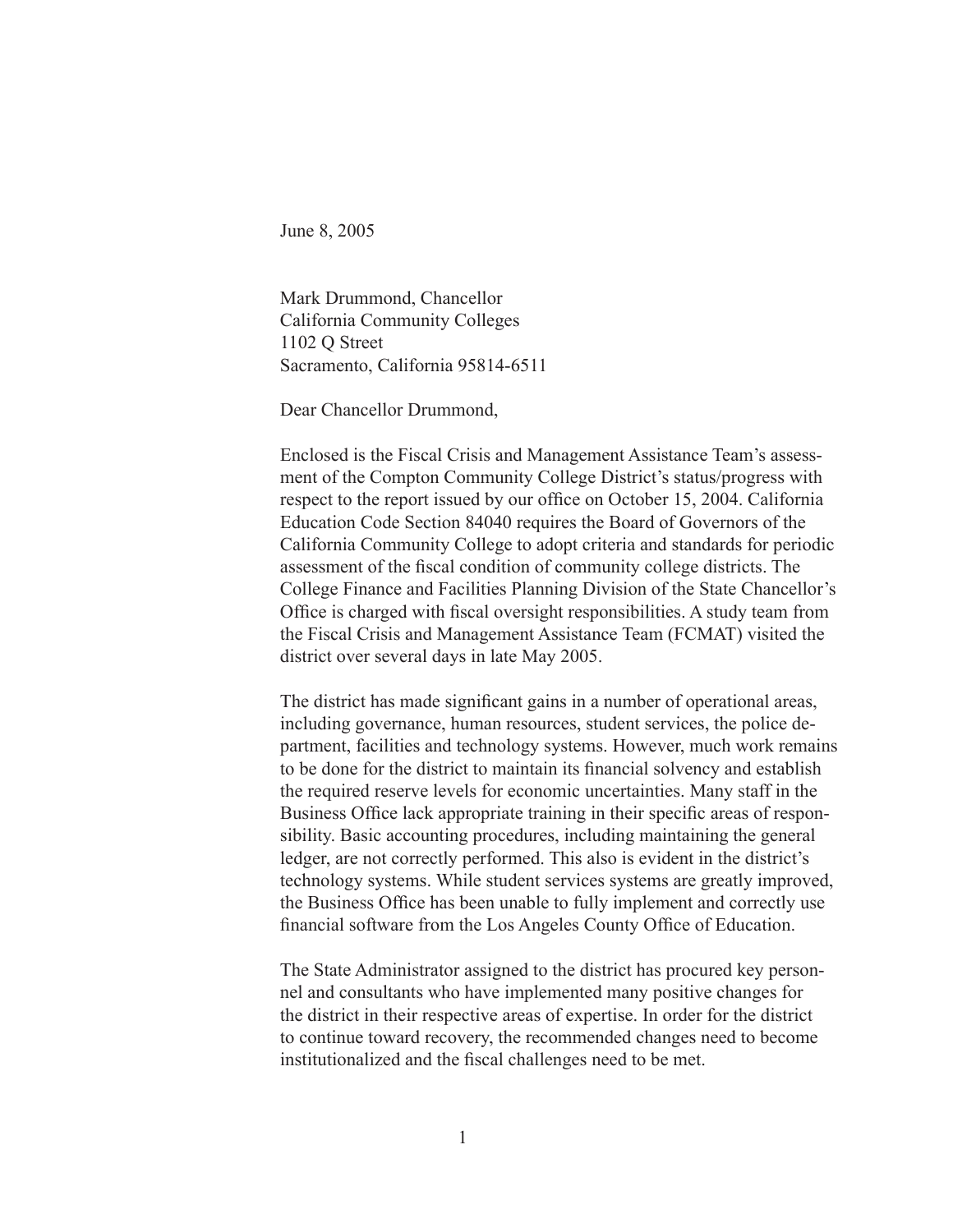The district is also currently faced with two areas of pressing concern. The first is the need for stable leadership in the district. Both the State Trustee and the interim College President will be leaving the district in summer 2005. The Governing Board will need to fill the College President's position with a qualified candidate as soon as possible. An interim President may need to be appointed until the recruitment and selection process is completed. A new State Trustee also will need to be appointed.

The second is the need for the Compton Community College to maintain its accreditation and continue to serve the students of the Compton community. The latest accreditation review has identified a number of criteria to be met for the district to maintain accreditation, including addressing the recommendations of the FCMAT October 2004 report. The college must seriously address the concerns of the accreditation review to maintain its accreditation.

FCMAT would like to thank you for the opportunity to be of service to the California Community Colleges and the Compton Community College District. We hope you will find this progress assessment useful in your work with the district.

Sincerely,

Joel D. Montero Deputy Executive Officer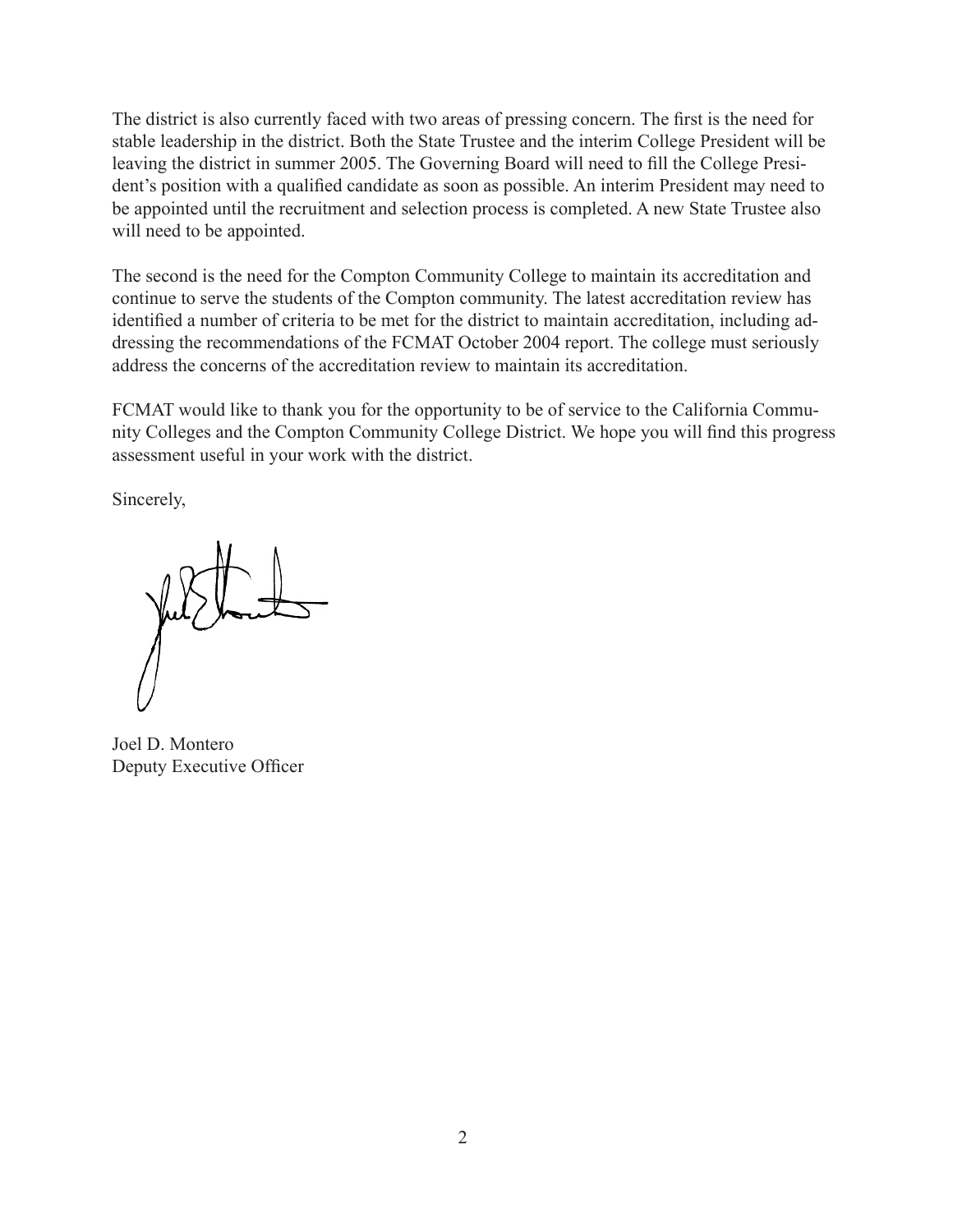# **Background**

On May 7, 2004, Mark Drummond, Chancellor, California Community Colleges, requested Dr. Darline Robles, Los Angeles County Superintendent of Schools, to assign the FCMAT to conduct a fiscal health analysis of the Compton Community College District. In addition, the Chancellor asked that FCMAT conduct an extraordinary audit of specific matters pertaining to the management of the college's resources. Under the authority of California Education Code Section 1240, FCMAT was assigned to perform this fiscal health and extraordinary audit study.

The work of FCMAT was defined as follows:

- 1. Conduct a fiscal health analysis of the district.
- 2. Perform an extraordinary audit related to alleged illegal practices, fraud and misappropriation of funds.
- 3. Develop a recovery plan.
- 4. Monitor progress of the fiscal recovery plan.

On October 15, 2004, the Fiscal Crisis and Management Assistance Team (FCMAT) issued its management review of the Compton Community College District to the California Community Colleges. Findings and recommendations were identified in the following areas of operation:

- Governance
- District Budget
- Human Resources/Personnel Commission
- Police Department
- Student Services
- Facilities
- Technology Systems

Subsequently, in spring 2005, FCMAT was requested to conduct a follow-up progress report for the district. FCMAT selected 45 of the original recommendations made in the October 2004 report as key elements for the district's recovery. These were targeted for further review in the follow-up progress report. The recommendations that were selected focus primarily, although not exclusively, on areas with some financial implication for the district's current and future year budgets. The following pages contain the study team's assessment of the 45 selected recommendations.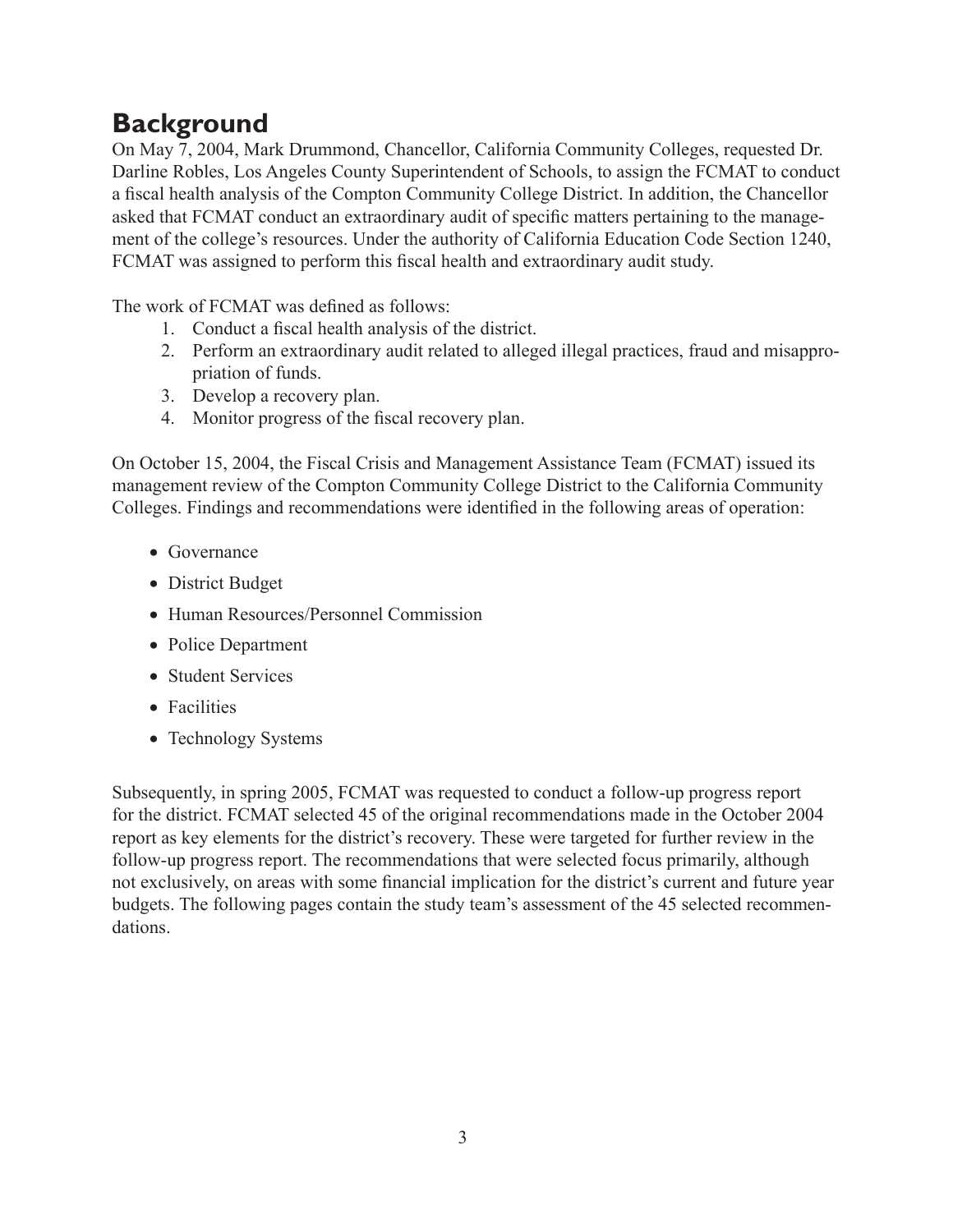## **Governance Role of the Board**

**Recommendations Addressed: Nos. 1, 2, 4 and 5**

- **1. Revise Board Policy 1.2 concerning involvement in hiring line administrators.**
- **2. Revise Board Policy 1.10, which calls for a board member to chair many operational committees of the college.**

The October 2004 FCMAT report indicated that the Governing Board was overly involved in the day-to-day administrative operations of the college. Board members participated at the department level in discussion and decision-making, and influenced initial hiring and employee promotions.

The State Trustee and the college President assured the review team that Policy 1.2 and Policy 1.10 are no longer being practiced. The district has established a policy development and review process. The district has subscribed to the Community College League of California's (CCLC) policies and procedures service to use the CCLC model policies as a basis from which to begin the review and revision of the district's entire policy manual. The district intends to first review the FCMAT and accreditation policy priorities in the fiscal, human resources and governance areas, the policies the board members have identified as priorities, and policies related to health and safety. A shared governance group including administrators and staff has been established and provides a review of draft policies being considered.

Board members recently identified several policy issues they wanted to address: nepotism, staff dismissal for theft of school property, a travel policy, a policy on the naming of buildings/facilities, and a policy allowing an advisory vote for the student trustee. Board members are also interested in developing a code of ethics for the governing board and district employees. A draft code of ethics is being reviewed. Board policies on board member and employee travel, and the student trustee advisory vote were approved in April 2005.

Administrators acknowledge that the process of reviewing and revising the policy manual may take 18-24 months. Although Policies 1.2 and 1.10 are no longer being practiced, no formal action has been taken to revise or eliminate the policies from the policy manual. The team discussed with the administration the possibility of the district formally adopting the CCLC model policies for operational purposes, and continuing the process of further refining the adopted CCLC policies over time. The administration will consider taking this approach to make it clear that the CCLC model policies will be implemented.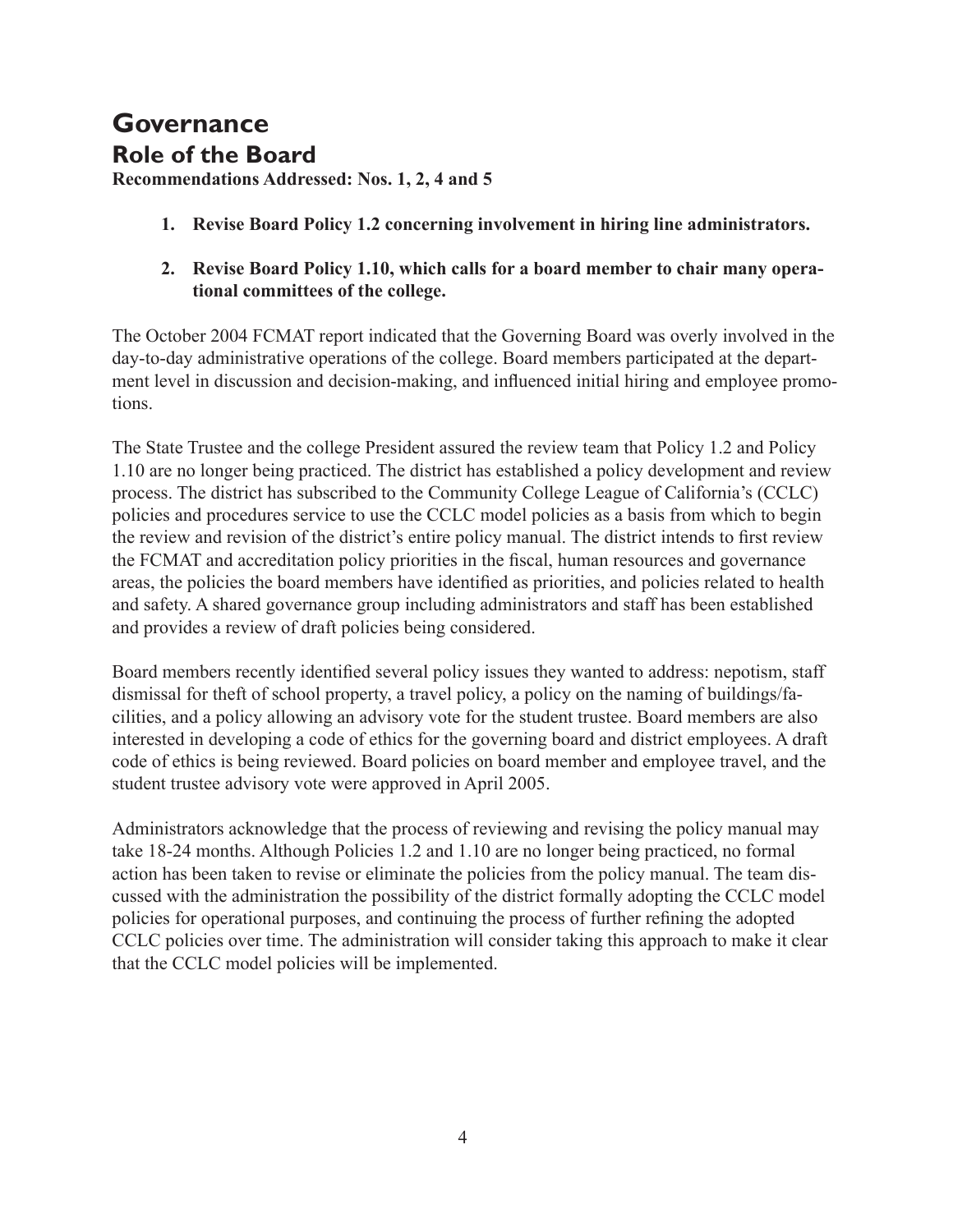**4. Request the Community College League of California to assist in arranging for board workshops on the proper role of the Governing Board and effective college leadership.**

Three of the five governing board members participated in providing input to this six-month progress report. The board members indicated that a number of workshops and training activities have been provided during the last six months and that the board members make an effort to attend these activities. Six or seven training sessions have been conducted for the board, by the CCLC, ACCT, the district's attorney and construction manager, and others on various topics including policy development, CEO and board relations, board meeting management and board conduct, ethics, construction and bond funds, and budget and finances.

The board members indicated that they found the training sessions informative and valuable. They expect to continue to participate in further training sessions that are offered.

Board members indicated that most of the board members read their materials before the meetings and are prepared to participate in the board actions. Board policy indicates that the board will hold one regularly scheduled meeting each month. However, in recent months the board has met twice or more frequently each month to conduct the district's business.

#### **5. Assign the college bus to the Facilities Department or to another manager to ensure the best use of this asset.**

The October 2004 FCMAT report indicated that the college bus was checked out on several occasions by board members for purposes that were not educational, such as trips to Las Vegas. The college bus has since been assigned to the Vice President of Administrative Services. The Associated Vice President of Operations and the Director of Maintenance, both of whom report to the Vice President of Administrative Services, manage the scheduling of the bus for student activities. The district has one bus driver to drive the bus. The bus is no longer available for use by Governing Board members or district employees for non-educational purposes.

The October 2004 FCMAT report raised the concern that the bus was purchased by Measure CC bond funds, and raised the possibility that the bond fund may need to be reimbursed by the general fund. The bus was indeed purchased by Measure CC funds. The district will need to determine if this is an appropriate use of the bond funds or if the general fund should reimburse the bond fund for the expenditure. The college should request a legal opinion from bond counsel regarding this expenditure.

### **Board Policies**

**Recommendation Addressed: No. 1**

**1. Thoroughly review all policies in the Policy Manual of the Board of Trustees and revise or eliminate those policies that are deficient in terms of their appropriateness and/or legality.**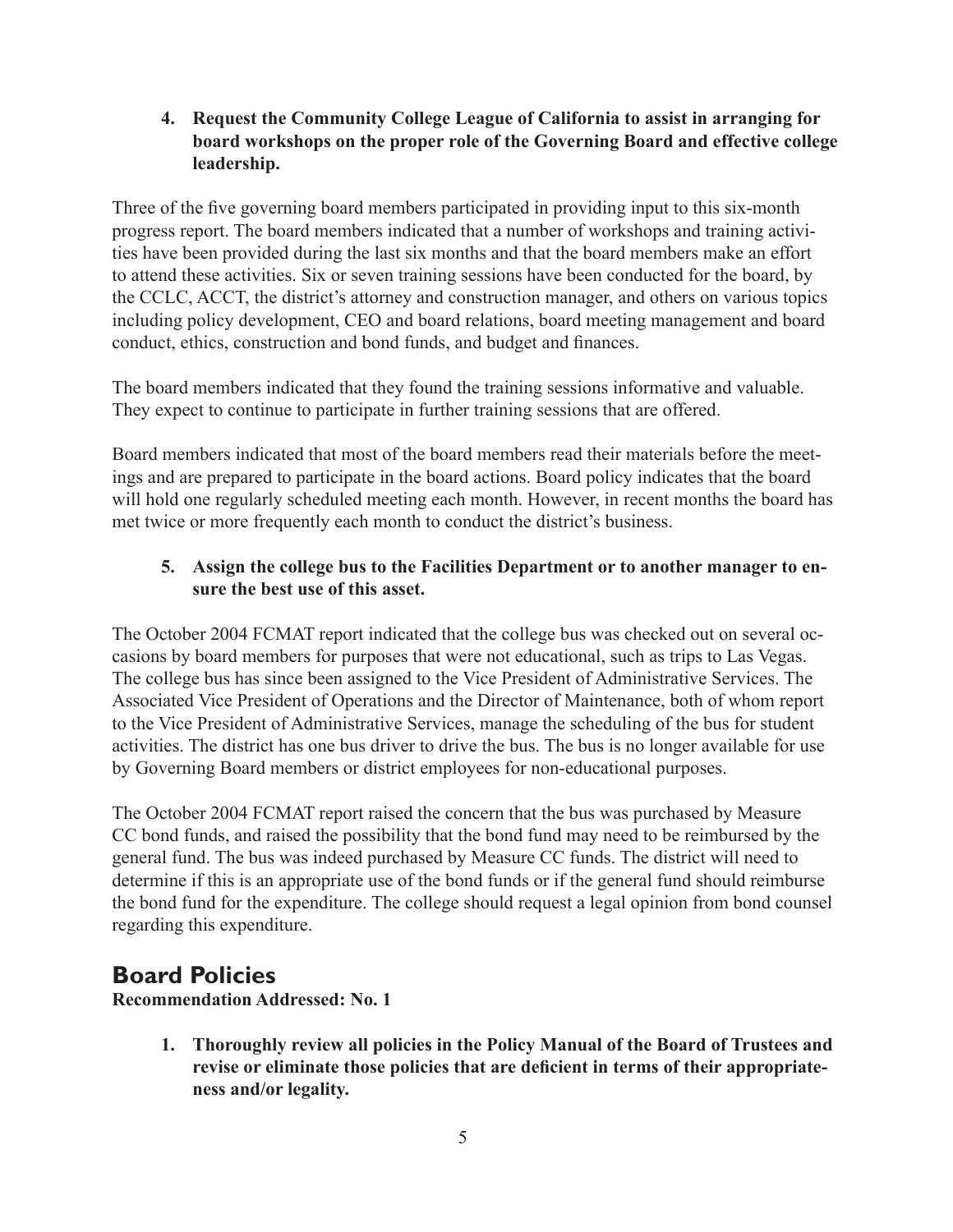The October 2004 FCMAT report indicated that a number of board policies were not followed by the board, administration or staff, and that a number of policies were either illegal or were bad policy.

The district has established a policy development and review process since the October 2004 FCMAT report. The district has subscribed to the Community College League of California's (CCLC) policies and procedures service to use the CCLC model policies as a basis from which to begin the review and revision of the district's entire policy manual. The district intends to first review the FCMAT and Accreditation policy priorities in the fiscal, human resources and governance areas, the policies the board members have identified as priorities, and policies related to health and safety. A shared governance group, including administrators and staff, has been established and provides a review of draft policies being considered.

The administration is considering having the district formally adopt the CCLC model policies for operational purposes, and continuing the process of further refining the adopted CCLC policies over time. This approach will make clear that the CCLC model policies will be implemented for district operations.

### **President's Office**

**Recommendations Addressed: Nos. 5 and 6**

**5. Adopt a new Organization and Staffing Chart for the district. Appendix A is the current Organization and Staffing chart. Appendix B is the recommended Organization and Staffing chart. The recommended action is expected to improve the governance role of the Governing Board, strengthen the role of the President, improve management of district instruction and operational matters and save considerable ongoing costs.**

The October 2004 FCMAT report indicated that the staffing levels in the President's Office were too high, that the number of positions that directly reported to the President was unwieldy, and that some positions reported to more than one supervisor.

Management has since been reorganized, and a new organizational chart has been developed. (The original and new organizational charts are attached to this letter as Appendices A and B). The reorganization reflects the changes recommended in the October 2004 report. Administration has been organized with two Vice Presidents reporting to the College President. One Vice President is responsible for Administrative Services, which includes college operations and maintenance and operations, information systems, human resources, fiscal affairs, procurement, and the police department. The other Vice President is responsible for both Academic Affairs and Student Affairs. Academic Affairs includes the deans of liberal studies and curriculum, math/science and vocational education, human services (nursing), research and planning, and CalWORKS. Student Affairs includes the deans or directors of student affairs, EOP and S/CARE, Talent Search, Upward Bound, admissions and records, financial aid, and student support services.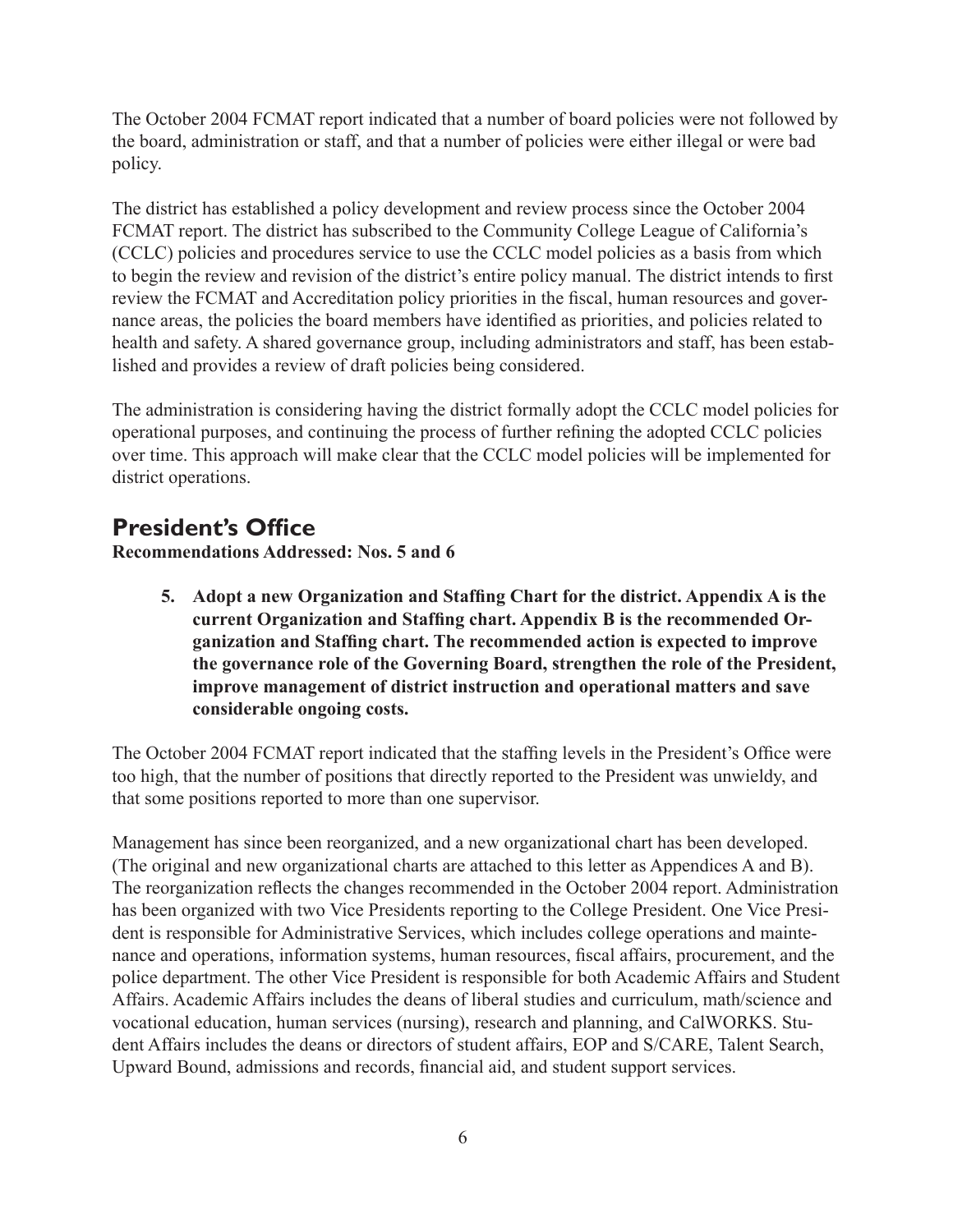#### **6. Direct the appropriate staff to immediately prepare job descriptions and minimum qualifications pertinent to each management position.**

Updated job descriptions have been prepared for most top-level management positions including those for the vice presidents/assistant superintendents, the deans and many of the director positions. The Human Resources department continues to update the job descriptions for positions that need to be filled. The job description for the Chief of Police, for example, was developed prior to advertising and filling the position.

### **Board Member Roles**

**Recommendation Addressed: No. 1**

**1. Provide existing board members and all new members with training on their appropriate policy role. Board members need to be trained to recognize that the Superintendent/President is the chief executive officer of the district and it is his/her job to carry out the policies of the board through the daily administrative functions of the district.** 

Three of the five board members participated in providing input for this six-month progress report. The board members indicated that a number of training workshops and activities have been offered by the district in the last six months. All board members interviewed indicated that the workshops were informative and valuable in assisting them in understanding their roles and responsibilities as governing board members. An added benefit to the workshops is the opportunity to interact and get to know their board colleagues in a setting other than the formal board meetings.

Six or seven training sessions have been conducted for the board, by the CCLC, ACCT, the district's attorney and construction manager, and others on various topics including policy development, CEO and board relations, board meeting management and board conduct, ethics, construction and bond funds, and budget and finances.

The board members who participated in the interview process are new to the board, elected within the last 2-3 years, and appear committed to assisting the district to achieving accreditation and to remedying any reported inappropriate conduct of previous board members. They indicated the need for the college to continue to provide educational services for the young adults in the Compton area. The college has implemented several collaborative efforts with the Compton Unified School District to provide early college admission for high performing juniors and seniors, and to provide vocational or science laboratory courses that the high schools cannot offer. The college also provides courses for teen parents.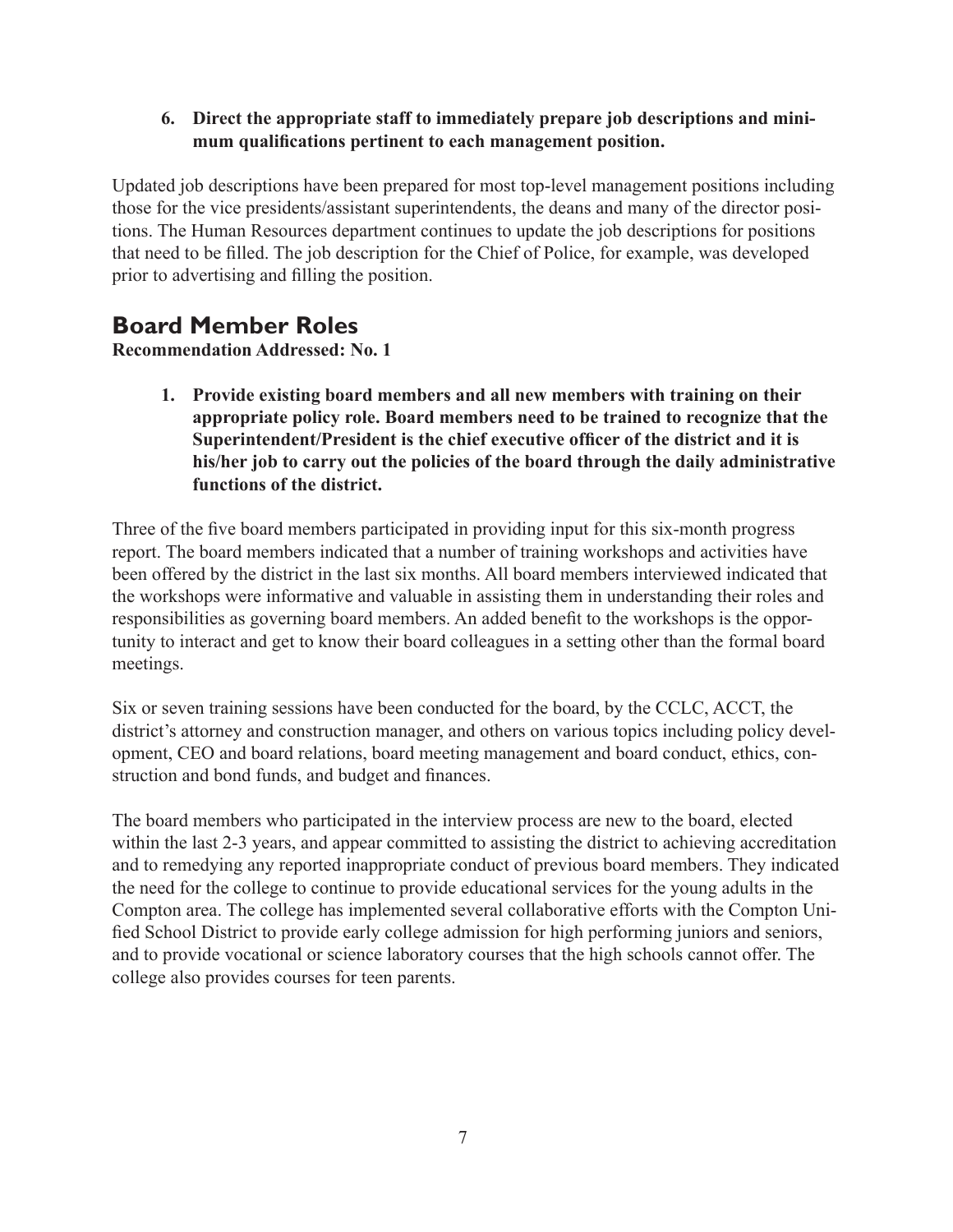# **District Budgets Current Fiscal Status**

**Recommendations Addressed: Nos. 1 through 5**

**1. Ensure that the district follows Generally Accepted Accounting Principles. The LACOE provides excellent training, such as a session on closing the fiscal year. Compton CCD business staff should utilize any assistance/training the county offers.**

The district is not following Generally Accepted Accounting Principles in many areas. The district's general ledger has not been audited, balanced or reconciled since the fiscal year beginning July 1, 2004. This was noted when a trial balance was run from the Los Angeles County Office of Education (LACOE) Report Access and Distribution (RAD) system on May 25, 2005. Accounts receivable balances were credits; the normal balance for such asset accounts is a debit. Accounts payable balances were debits; the normal balance for such liability accounts is a credit. Cash in the unrestricted general fund (01.0) was a negative \$62,957. Many error accounts were noted, and a suspense clearing account had a credit of \$233,439. The study team was told that the Business Office had been concentrating on getting the county system up and running. The district was unable to furnish the majority of reports requested, either internal or from RAD.

Attached as Appendix C is a copy of the suspense clearing account (9910) run using RAD. The report shows that the \$233,439 was deposit #DP01981 dated August 9, 2004. This suspense account should have been cleared within a short period of time and deposited into the appropriate revenue, accounts receivable or abatement account.

The Business Office was not certain that the ending balances from June 30, 2004 had been rolled over into the beginning balances for fiscal year 2004-05. Reports showed that these balances were entered into the general ledger by LACOE. Attached as Appendix D are sample reports from RAD showing the beginning balances appearing in the general ledger. The deferred revenue accounts also need to be cleared to provide a more accurate income report for the district. This is usually done at the beginning of each fiscal year.

The staff has had general ledger training from LACOE throughout the year, but the training has not been put to use.

#### **2. Provide the business staff with extensive accounting training and solid leadership. Managerial leadership with knowledge of fund/governmental accounting is essential.**

LACOE staff members have been to Compton College to provide training numerous times throughout the year, and the Compton staff has attended California Association of School Business Officials (CASBO) workshops at LACOE.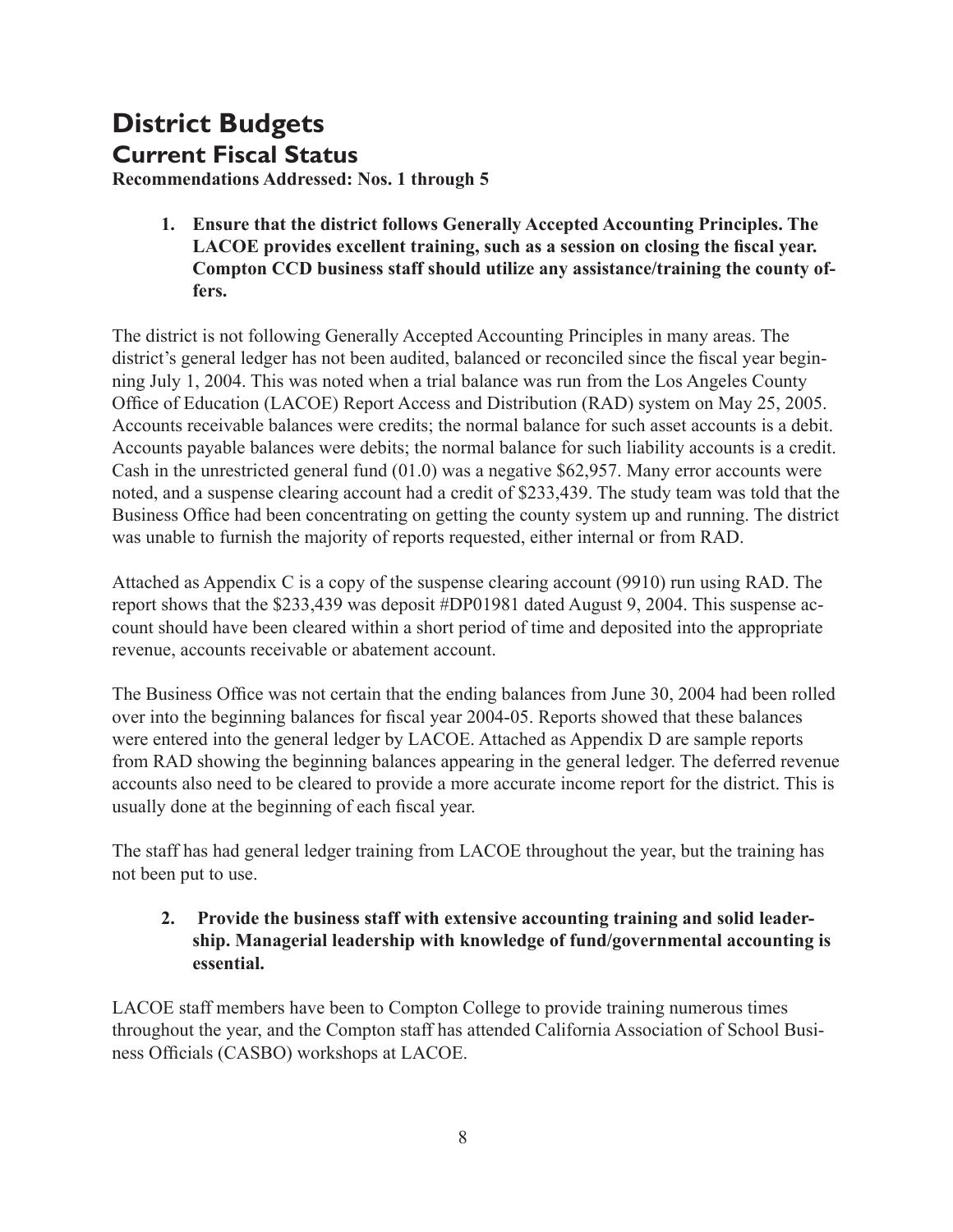Compton administrators have had difficulty in staffing the business office. Most of the business staff has very little accounting knowledge. This was noted in the original FCMAT management review. Additional staff with detailed knowledge of accounting principles and procedures should be hired as soon as possible. A supervisory position should oversee the general ledger, do cash reconciliations and help familiarize the current staff with acceptable procedures.

LACOE has assisted in training budget staff, department heads and others to run the necessary departmental budget, expenditure and balance reports.

#### **3. Immediately hire a new audit firm for fiscal year 2003-04. Engage the district in an actuarial study related to the unfunded liabilities and begin the process of a thorough audit of the bond fund as required in the State Constitution pursuant to Proposition 39.**

A new audit firm, Vicenti, Lloyd and Stutzman, LLP, was hired to perform the annual audit for fiscal year 2003-04. The audit report was presented in April and was taken to the board for approval on May 24, 2005. Therefore, no audit adjustments have been made to the general ledger to date.

An independent accountant's report on applying agreed-upon procedures for the bond fund was performed by Vavrinek, Trine, Day and Co. LLP. The report was finalized in April 2005. In addition to this procedural report, a financial and performance audit should be performed. The firm questioned \$3,614,314 in expenditures that were made before the issuance of bond funds. These expenditures were made with funds from the Certificates of Participation series A and C issued by the district prior to the bond approval. This amount could eventually become a liability for the unrestricted general fund. The district should request a legal opinion from bond counsel regarding the \$3.6 million of questionable expenditures.

An actuarial study of the district's workers' compensation fund was last performed in 2002. A yearly actuarial study of this fund should be conducted, as the 2003-04 audit reported an understatement of Incurred but not Reported (IBNR) of \$593,612 and an ending fiscal year liability of \$794,453. This amount could eventually be considered a liability to the unrestricted general fund.

No actuarial study for post-retirement benefits has been completed. Employees are granted lifetime medical benefits after 20 years of service. As these benefits are paid for as a current expenditure to each fiscal year and the amounts paid are not separated by a distinct object or activity code, the district is unable to report these expenditures directly. An actuarial study should be conducted every two years to ascertain this unfunded liability. Governmental Accounting Standards Board (GASB) statement 45 mandates that this amount be reported and a process established to fund this liability by fiscal year 2008-09. The study team was told that a request for proposals for the actuarial study would be sent to three firms in June.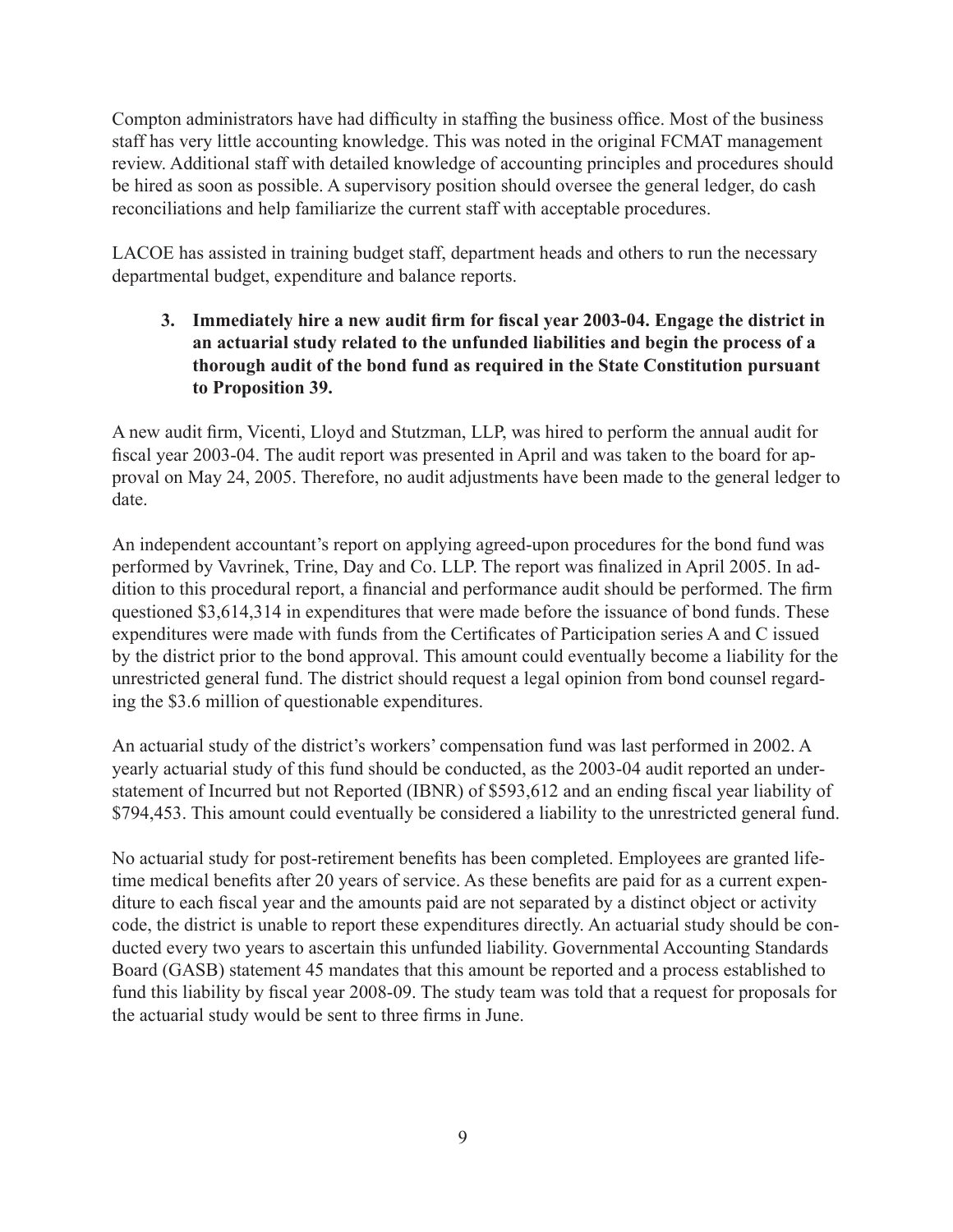#### **4. Ensure that the President addresses and documents the resolution of audit findings as soon as the audit has been issued. Require staff to track follow-ups for all findings.**

The audit report was issued in April 2005 and approved by the district board on May 24, 2005, so there has been no time to complete this recommendation. All audit findings were responded to by the district and were included in the audit.

#### **5. Issue a public report describing specific actions taken by the district to correct any negative audit findings.**

The study team was told that a format existed for a report to the board discussing the audit findings and the actions that will be taken to correct them. A copy of the report format was requested but was not forthcoming.

### **Budget Development**

**Recommendation Addressed: No. 1**

**1. Require the creation and use of a calendar for Budget Development input, with all departments and divisions given the ability to develop their individual budgets. In this way, there will be buy-in and acceptance of responsibility for one's budget.**

A Budget Advisory Committee has been formed, has been meeting and has developed a budget calendar that was presented to the board in January 2005. A copy of this calendar was requested but not received.

Work has not yet begun on the 2005-06 budget. Departments are developing their budgets, which are due to the Business Office within the next two weeks. Development of the tentative budget for 2005-06 will begin at that time. As a tentative budget must be adopted by the board by June 30, 2005, there will be little time to review, revise and/or amend the budget.

### **Fund and Program Accounting**

**Recommendation Addressed: No. 1**

**1. Establish accounting procedures for projects and grants from the application through the reporting and funding processes. Ensure that all applications for grants are approved by the Business Office prior to submission to ensure that the grant is fiscally acceptable. Obtain board approval prior to establishing the grant in the appropriate budget chart fields.**

The study team was assured that procedures were established and that files were set up in the Business Office for each grant/special project with copies of the grant, board approval information and all fiscal reports submitted. The team requested any such file for review. A file was never received and the study team cannot verify that these procedures exist.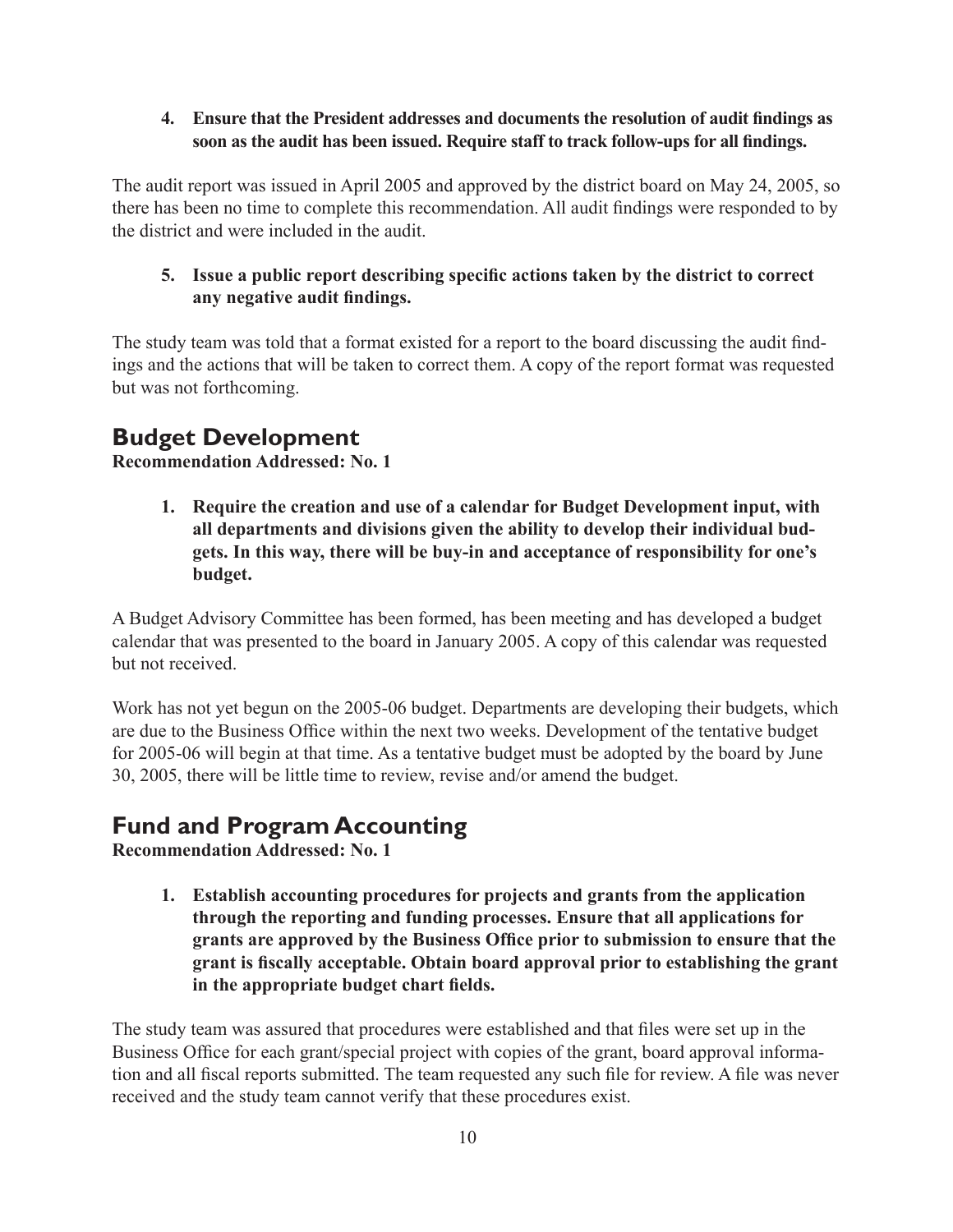No indirect costs were recovered from the categorical/restricted programs for 2003-04, and none have been calculated or recovered for the current fiscal year. In previous years, the district had recouped over \$400,000 from these programs to abate the costs of running them. The indirect rates allowed for each individual program should be calculated, budgeted for in the program, and recouped periodically throughout the fiscal year.

### **Multiyear Budget Forecasting**

**Recommendation Addressed: No. 1**

**1. Institute a system of budget forecasting, with at least a five-year projected plan for revenue and expenditure based upon the best estimates available. Update the plan at least twice a year.**

The study team was told that the current fiscal situation at Compton CCD makes it impossible to develop a five-year projected plan. No forecasting has been done. Minimally, the college should project the current and two subsequent fiscal years to ensure financial solvency.

In 2004-05, Compton CCD granted the faculty a raise costing the district \$700,000. This raise was granted in part to comply with the 50% law, which the district failed to meet in 2002-03 and 2003-04. The raise is ongoing, and the budget will need to be increased each year to accommodate for negotiated compensation issues. For 2004-05, the raise was covered by prior-year federally restricted program funds recouped from the Department of Education. The district must address the funding source for the future fiscal years through financial forecasting.

The required paperwork was not submitted to the state for an exemption from the 50% law for the 2002-03 fiscal year. Therefore, \$586,264 must be remitted to the state. Paperwork was submitted for 2003-04. The district does not yet know if an exemption will be granted, so the remittance should be budgeted in 2005-06 as a contingency in the ending fund balance.

### **Year-End Closing Calendar and Procedures**

**Recommendations Addressed: Nos. 1 through 3**

#### **1. Ensure that the Compton Community College District establishes its own yearend calendar based upon LACOE's calendar. Complete the closing activities on time.**

The study team was told that a Business Office administrator had input the due dates for all required reports on his personal computer calendar, with automatic notification two weeks prior to each report's due date. A copy of this calendar was requested but was not forthcoming. A Business Office calendar should be established containing all significant dates for the fiscal year along with the responsible party for these reports/tasks. The calendar should be reviewed by management and staff regularly and updated as needed.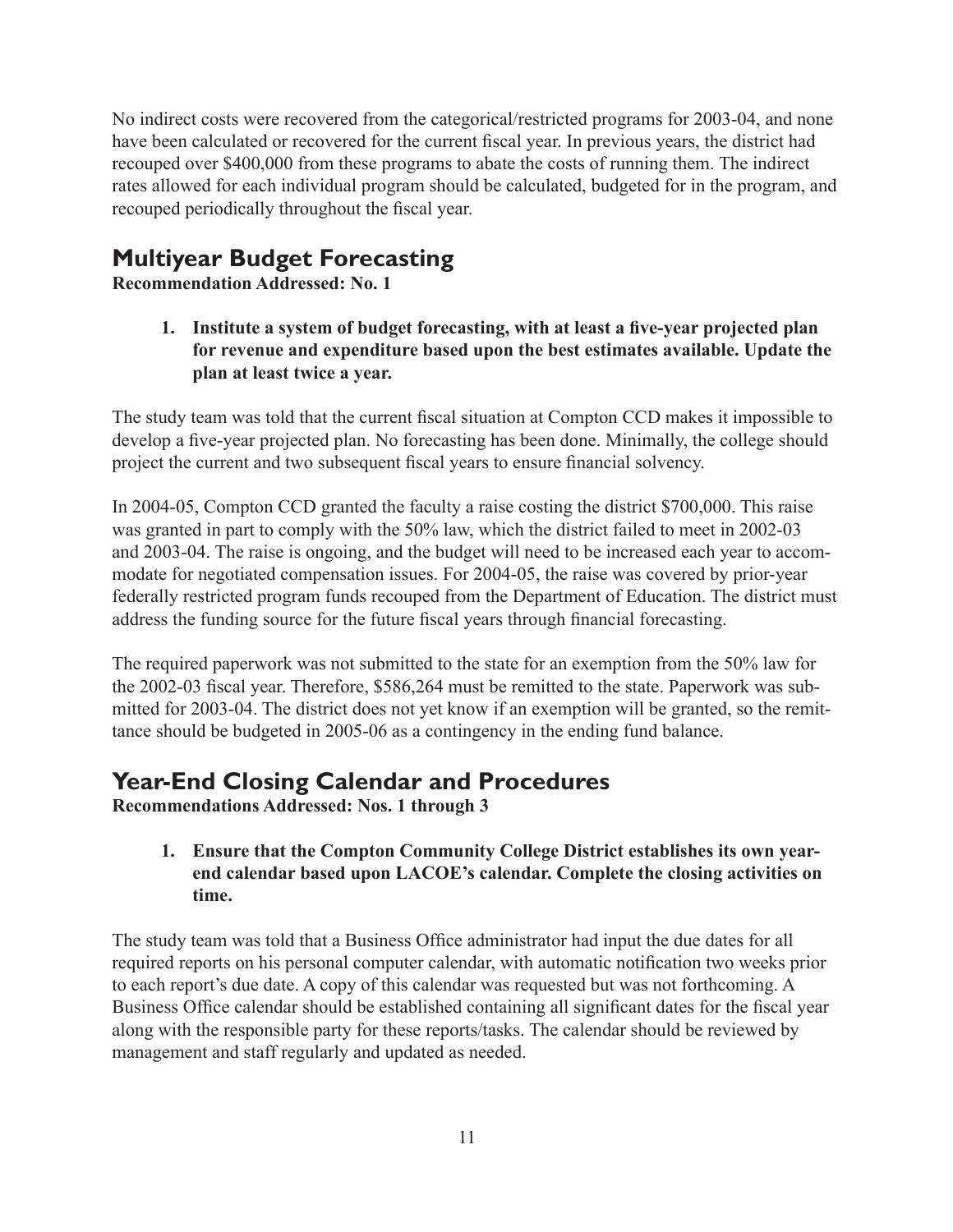LACOE training for year-end closing was set for June 7, 2005. Compton is waiting to receive a closing calendar from this training. In response to the October 2004 FCMAT review, Compton staff had stated that the process of establishing such a calendar would begin by March 15, 2005. The study team saw no evidence that the process had begun.

The Compton CCD should establish a closing calendar before this training is taken. The general ledger accounts should be reviewed and corrected for any errors by June 7. Accounts receivable should be posted to and balanced, deferred revenue should be reversed to the appropriate revenue accounts, accounts payable should be posted to and balanced, and suspense accounts should be cleared to date in order to close the fiscal year appropriately and correctly. Only then can the district set up the current-year accruals and calculate a correct ending balance for the current year.

The district also has not corrected its chart of accounts. To appropriately calculate the annual CCFS-311, the activity/TOPS code must adhere to the Budget and Accounting Manual requirements. Compton has been incorrectly using this LACOE-identified activity chart field to identify the categorical and restricted programs. LACOE does identify an appropriate chart field for the categorical/restricted program codes and allows for reporting based on these codes. Thus the district is not making full use of the software capabilities, as well as making it extremely difficult to report to the state correctly by activity/TOPS.

In summer 2004, the Business Office was given a sample of the chart fields used by Mt. San Antonio CCD, which also reports to LACOE. Compton CCD should use this or similar samples to ensure adherence to the Budget and Accounting Manual requirements.

Because the Business Office staff lacks knowledge of closing procedures, the district plans to have four members of its current audit firm train the staff on these procedures for three months. While the Business Office needs assistance, it may be a conflict of interest to have the same audit firm assist with closing and then perform the annual audit. The district should contract with another firm for this assistance.

#### **2. Ensure that Business Office staff members attend the seminars and assistance provided through the county office. Each functional area and each staff member should be fully aware of the deadlines and the activities to be performed.**

LACOE training has been provided to the Business Office staff. However, the staff has not absorbed the training and does not put it to use. This may be due to their lack of accounting knowledge and experience, or a lack of leadership within the Business Office. In either case, the problem needs to be resolved if GAAP requirements are to be followed. As suggested above, the administration needs to hire additional staff in the Business Office that understands debits and credits, general ledgers, and GAAP.

#### **3. Distribute a calendar to all district staff outlining dates for closing purchase orders, requisitions, and payroll deadlines.**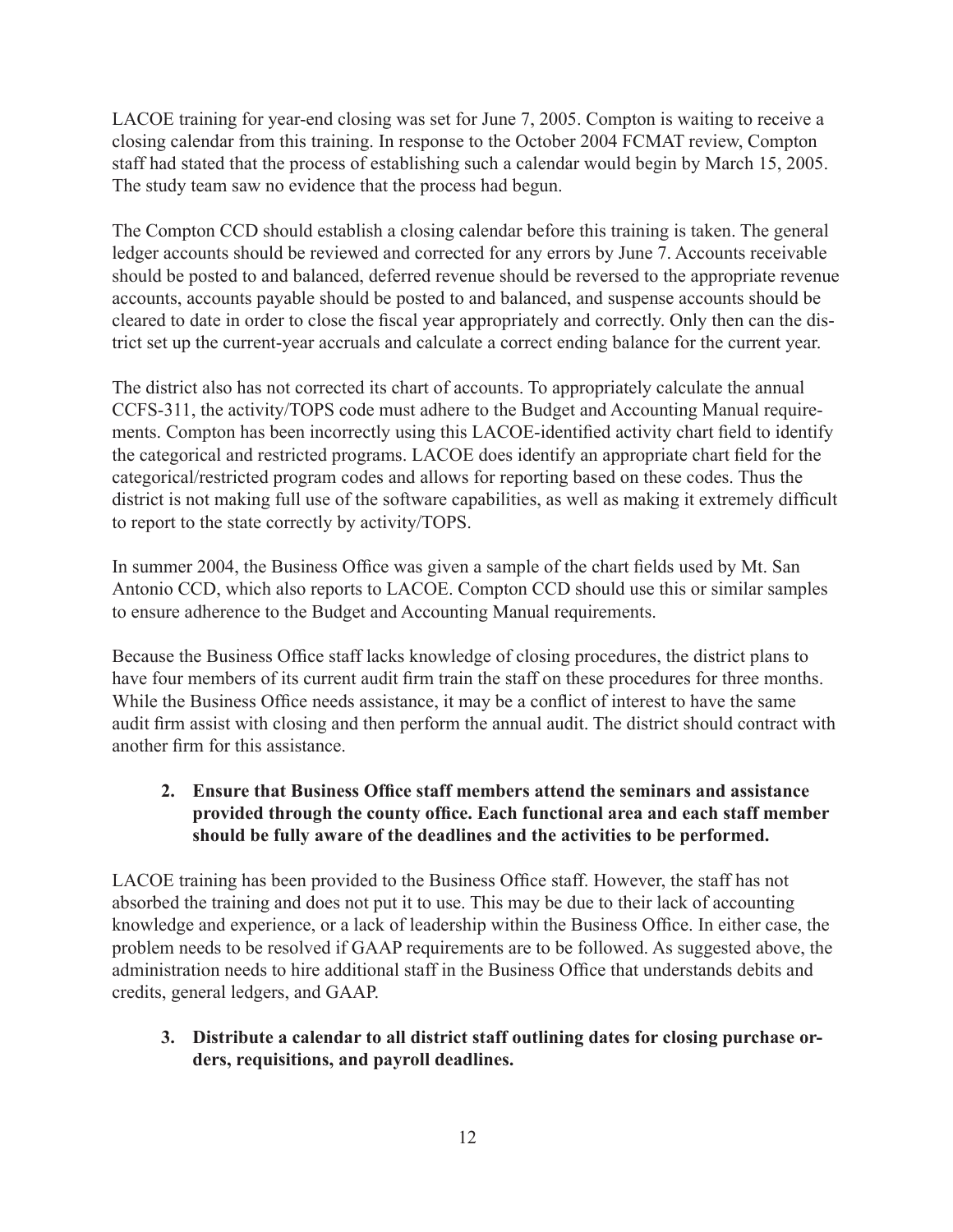The purchasing staff has sent such a calendar to all departments on campus. It was also sent to the board for approval.

# **Monthly Budget Reports for Staff, President and Board**

**Recommendations Addressed: Nos. 1 and 2**

**1. Make monthly financial reports available to all staff members, and ensure that the reports are placed online.**

District staff can now view financial data from LACOE online. LACOE provided training to the appropriate district staff, and the Business Office staff helps other staff with running these reports.

Monthly financial reports are placed on the board agenda.

#### **2. Ensure that staff members are familiar with the procedures and practices necessary to effectively use the PeopleSoft accounting system.**

The staff has had training with the procedures and practices of the PeopleSoft accounting system. However, because the Business Office staff lacks a thorough knowledge of accounting principles, this training has not been put to use.

### **Financial Linkages**

**Recommendation Addressed: No. 2**

**2. Oversee an assessment of the district's financial system needs and the systems currently in place, with the goal of selecting the best hardware and software available to perform essential financial functions.**

Compton administrators stated that the LACOE RAD reports were very difficult to run, and the staff was unable to run reports requested by the study team. However, study team members had no trouble running the reports. LACOE has made originating RAD reports very routine.

The district plans to link purchasing with LACOE's PeopleSoft module for fiscal year 2005-06, and to contract with DataTel to acquire a new software program for financials and student services use. The estimated cost of this new software is \$900,000. Given the difficulty the Business Office staff has with LACOE and PeopleSoft, an additional layer of software would not be advantageous. DataTel would still need to interface with PeopleSoft, as LACOE is completely tied to this software. LACOE also provides training for its software at a minimal fee, while training by a software company can be very expensive. This decision should be thoroughly studied and the cost effect calculated.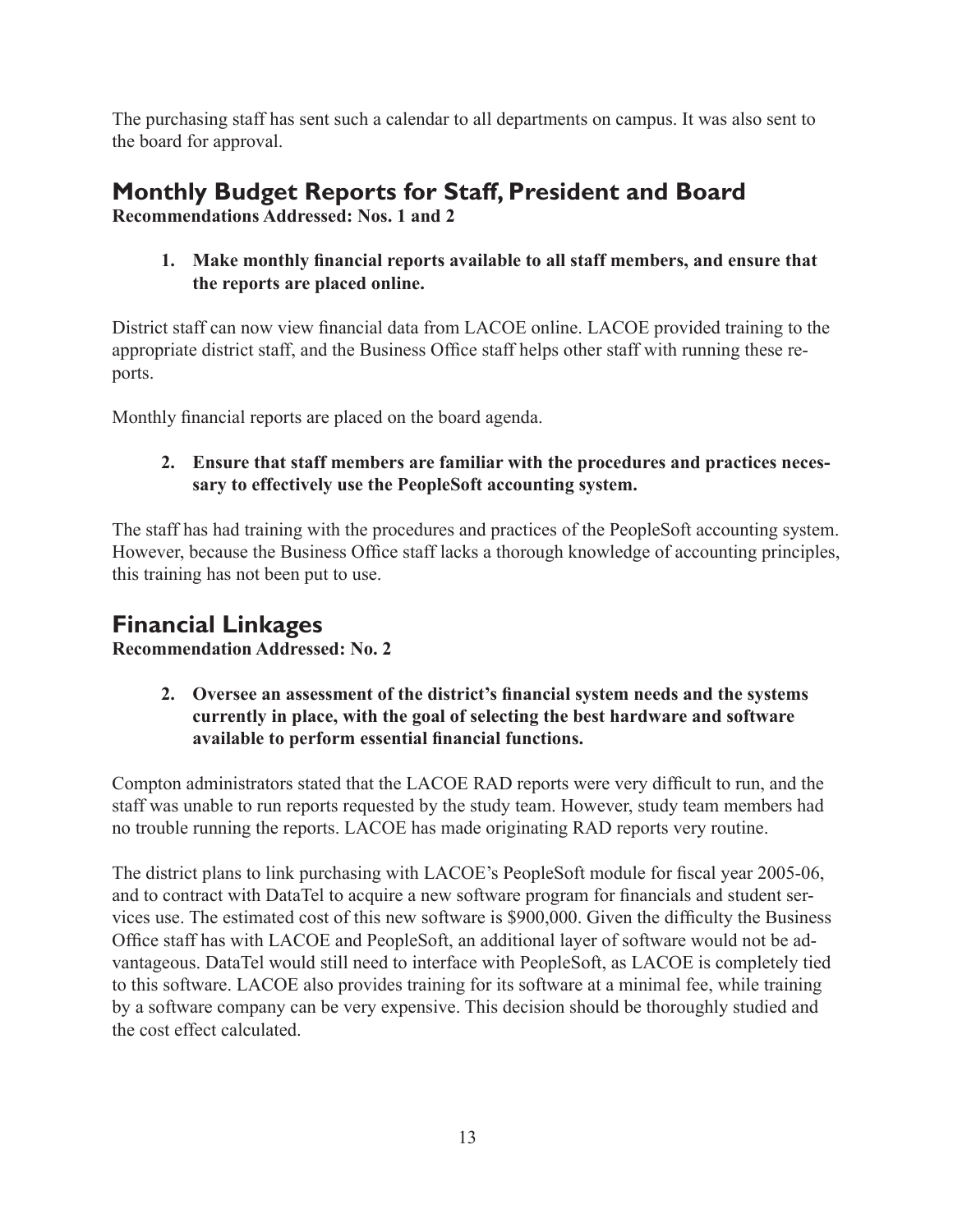## **Human Resources/Personnel Commission Personnel Commission Role**

**Recommendations Addressed: Nos. 1 through 4**

#### **1. Reorganize the Human Resources Office and Personnel Commission to make the role of the commission consistent with state law and to provide expertise necessary to manage these functions.**

The Personnel Commission was closed at the time of the study team's fieldwork.

Changes have been implemented for both the Human Resources Office and Personnel Commission. Their roles are separate but there are regularly scheduled weekly or biweekly meetings between the two. These meetings have improved communications. The Personnel Commission's duties and responsibilities are better delineated. Human Resources previously maintained only faculty and educational administrator personnel files, but now maintains the files for classified personnel as well. Human Resources has assumed the management of performance evaluations, grievances, collective bargaining issues, leaves of absence, transfers, and discrimination investigation for all district personnel.

The Personnel Commission has specific challenges regarding its image of fair representation for all employees. The Personnel Commission primarily deals with the unions only and it is perceived that union leadership influences decisions.

#### **2. Arrange for appropriate training for Personnel Commission and Human Resources Office staff on the tasks that they perform.**

The Human Resources Office staff was unaccustomed to going to formal training. Recently, the staff has participated in workshops conducted by the Los Angeles County Office of Education (LACOE) and the California Association of School Business Officials. Initial workshops focused on managing data. All Human Resources staff members were required to attend the LACOE training.

Two new Human Resources Assistants have been hired. HR hopes to get the positions changed to analyst, specialist or technician status to better define the type of work that needs to be done to effectively manage the human resources operations.

#### **3. Update the district's Diversity Plan to reflect recent court decisions and implement a serious effort to diversify the work force at all levels of the organization so that the college's employees appropriately reflect the community they serve.**

This project has not been completed yet. It is anticipated that it will be completed prior to the current HR consultant's departure in October 2005. Training will be conducted this summer to comply with the mandates of AB 1825, Mandatory Sexual Harassment Training for Supervisors and Managers.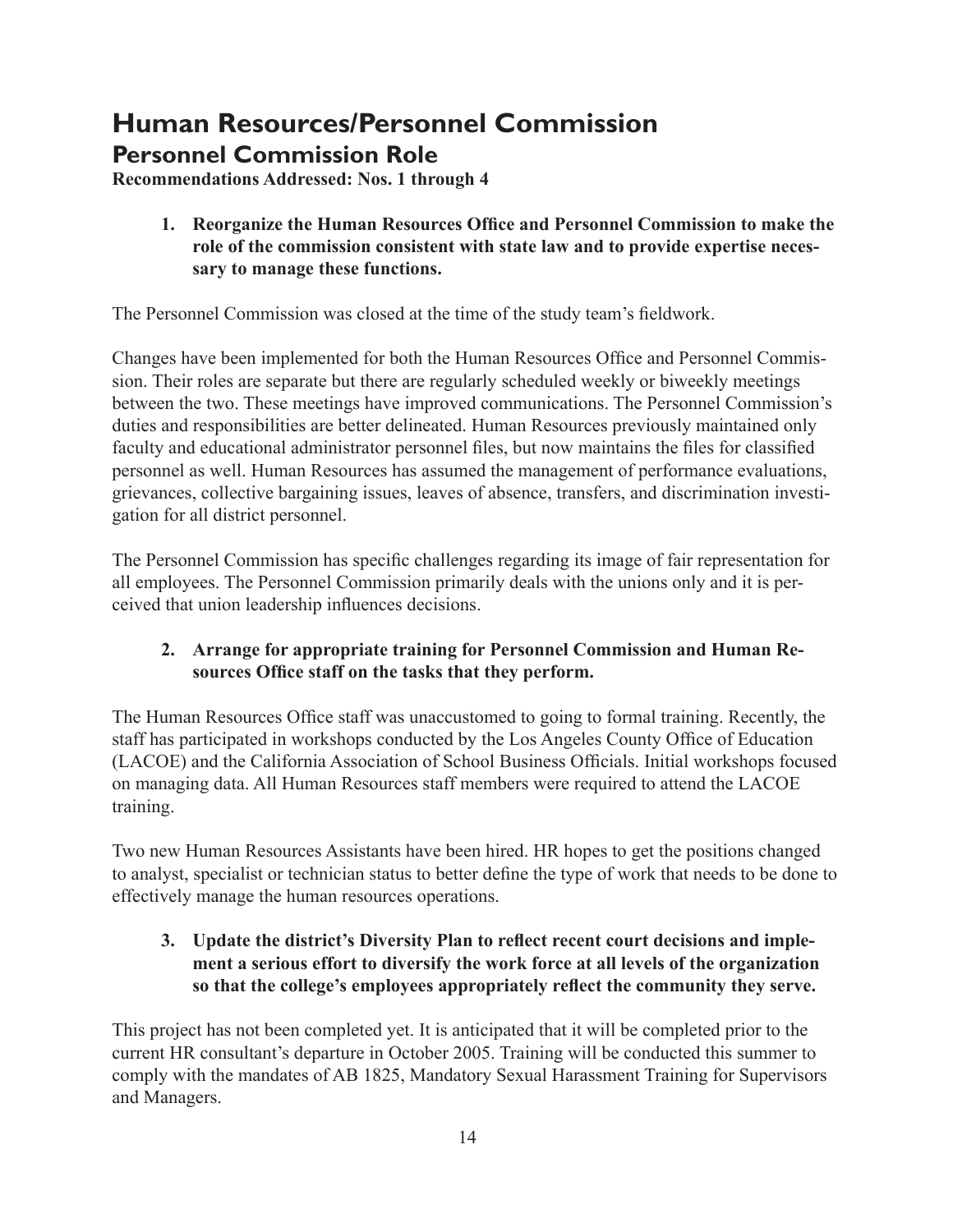**4. Authorize a thorough classification study at all levels to correct structural deficiencies in job specifications, classifications, and compensation levels. Appropriately align minimum qualifications such as knowledge, skills and abilities with the duties and functions expected of academic, classified and management positions.** 

Managers and supervisors are reviewing the job descriptions of their staff and making recommendations for submission to the Personnel Commission. The Chief of Police has completed job description reviews for all police officer positions and has recommended streamlining his department by decreasing higher-level police officer positions.

The goal is to submit all of the job descriptions for review en masse to the Personnel Commission. The estimate for a comprehensive classification review conducted by a compensation consultant is approximately \$20,000 to \$40,000.

Management position descriptions were reviewed and corrected. The job description for Dean of Human Resources has been updated and it will be recommended that the position be given more authority and classified at a higher level, such as an executive dean, to better reflect the scope of the job. Funding limits may be an issue for the classification review project.

### **Position Control**

**Recommendations Addressed: Nos. 1 and 4**

**1. Create a formalized position control system and require authorization for all new positions by the Governing Board.** 

The district's proposed action plan to create a formal, written personnel requisition process for all positions, including academic, management, classified and temporary is scheduled to be completed by September 2005. This is a joint project between the Business Office and Human Resources to ensure that positions are authorized and sufficient monies are budgeted.

**4. Direct the District's Business Office, Personnel Commission and Human Resources Office to work together to determine the appropriate level of funding to set aside for each district position and the accounts paying for each position. This should be an annual exercise and is critical in the development of an accurate budget for each fiscal year.**

This task is complete and will be implemented in July 2005, with assistance and training from LACOE.

The Human Resources consultant has been monitoring position control and security concerns to ensure an ongoing separation of duties between accounting and human resources functions.

The practice of issuing excessive stipends for employees was stopped or has been significantly reduced.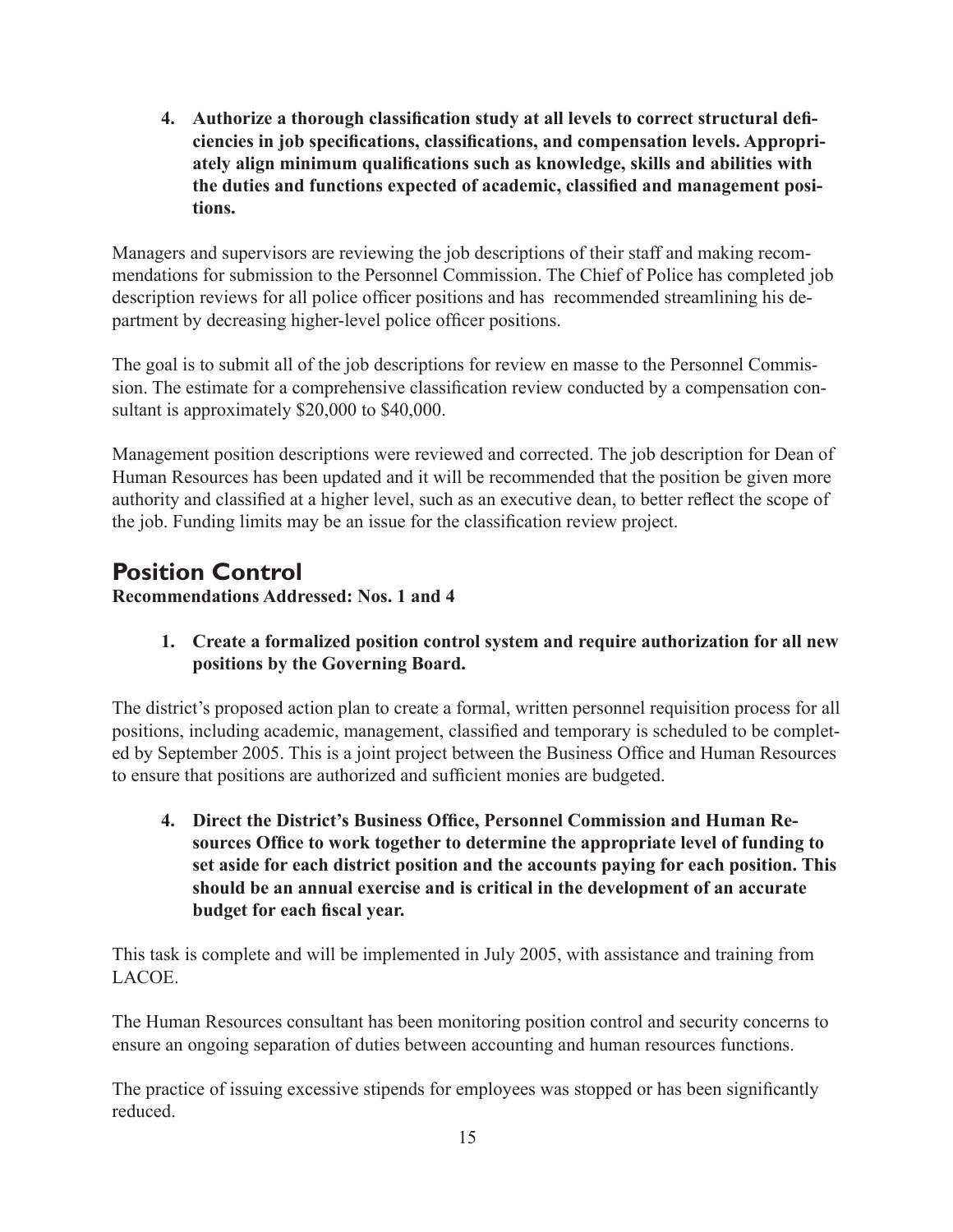A better job is being done in monitoring provisional employees' time.

Categorically classified positions are eliminated as the funding ceases.

### **Staff Employment Status**

**Recommendations Addressed: Nos. 1, 4, 7, and 8**

**1. Request an audit to determine which individuals may be receiving both a W-2 and a 1099 Form. Take action to eliminate any instances of individuals receiving both.** 

Circumstances where a person may be listed as both an employee and a consultant or contractor are being investigated and addressed through the Business Office. The firm of Vicenti, Lloyd and Stutzman is conducting audits. The Human Resources consultant could not confirm whether or not the action plan was implemented for the Personnel Commission (with the assistance of Human Resources) to design a check and balance system to ensure that contractors do not work as employees.

The Business Office exclusively handles independent contractors.

#### **4. Require recruitments to be conducted in a timely and appropriate manner to eliminate the inappropriate use of temporary employees.**

This problem was primarily identified with Personnel Commission Office functions and could not be confirmed with the Human Resources consultant.

**7. Ensure that all board items approving the use of independent contractors have sufficient specificity to ensure that the Governing Board has adequate knowledge of the purpose, use and legality of the proposed agreement.** 

The Business Office implemented changes in April 2005 to provide more detail for items presented for board approval.

**8. Amend the Personnel Commission's rules and regulations to include the IRSbased 20-point test for the hiring of independent contractors and the federal Fair Labor Standards Act set of employee vs. contractor tests.** 

The Executive Director for the Personnel Commission reported that the commission amended its rules and regulations to include the 20-point test for hiring independent contractors in April 2005.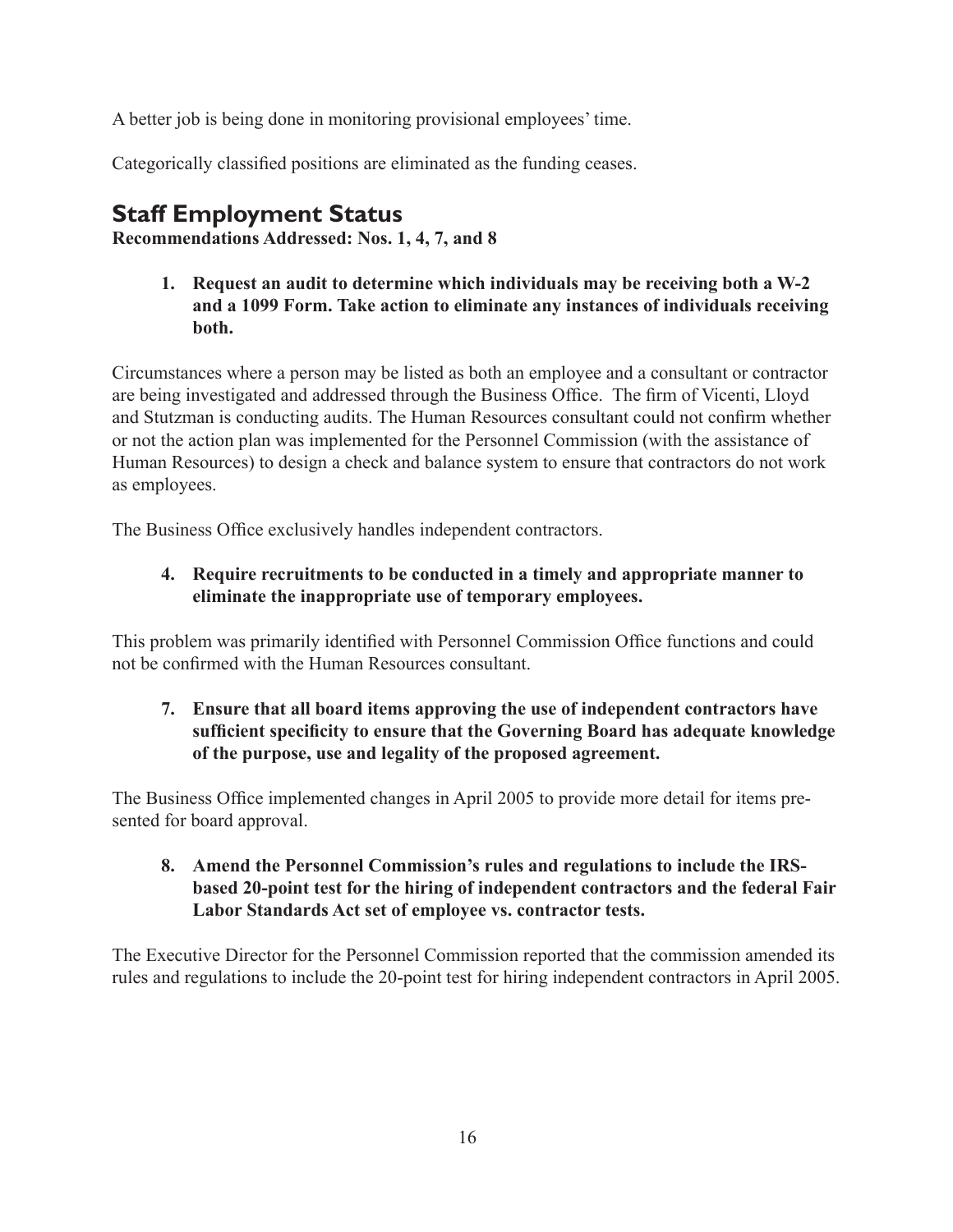### **Risk Management Functions**

**Recommendations Addressed: Nos. 3, 7, 10, and 11**

#### **3. Establish liability accounts for the district's workers' compensation and unemployment insurance claims, with proper funding and tracking.**

Establishing accounts is a Business Office function that is being addressed by the college administration. A property and liability report was developed in May 2005 for better tracking of claims, including legal claims. There is a fund balance of negative \$250,000. Workers' compensation claims are still managed through third-party administrator Buckeye Administration. Keenan and Associates continues to handle the long-standing cases and will follow those through to completion.

#### **7. Require appropriate Human Resources and Business Office staff to monitor trends and develop a plan of action to help prevent and significantly reduce liabilities in various risk management programs.**

The HR employee who monitors and tracks workers' compensation mainly processes paperwork. Unemployment liability forms are also processed by this employee.

The HR consultant is preparing an internal restructuring proposal. She recognizes the need for a Risk Manager to monitor risks, review claims history and recommend cost effective and preventative measures. A new position for the Human Resources Office will be included in a "wish list" organizational proposal. The district's limited funding for ideal staffing levels is a concern.

A short-term return-to-work program does not yet exist at the college. Such a program will be developed to help employees return after a work-related injury or illness.

#### **10. Establish workers' compensation and unemployment liability funds to reflect appropriate expected charges for these benefits.**

The Vice President of Administrative Services and the HR consultant will assess the current reserve account balance for unemployment liabilities for the need to increase. This is scheduled to be completed by June 30, 2005, but the recommendation has not been addressed thus far.

**11. Oversee an immediate actuarial study of the district's retiree health and workers' compensation programs to ascertain the extent of its liability, and reflect that amount in its official assets and liability figures as required by Governmental Accounting Standards Board (GASB) rules. Establish a retiree health liability fund and deposit appropriate amounts into the fund as established by the actuarial study.** 

It is anticipated that the certified audit and findings will conclude by December 2005. A request for proposals is being developed for an actuarial study for retiree benefits and workers' compen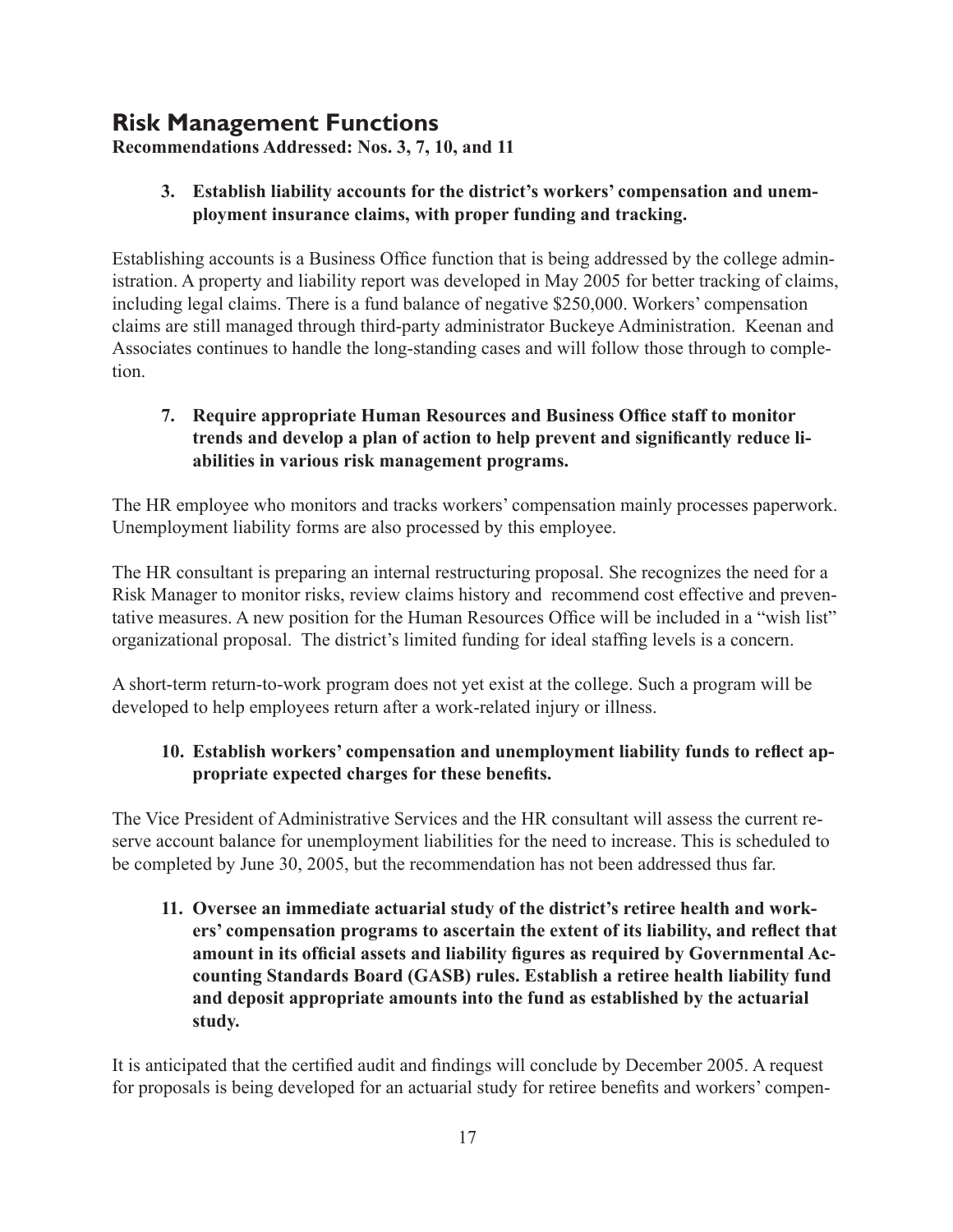sation liability. The goal is to have the proposals returned to Compton College for review by the end of July 2005.

The HR consultant is gathering information needed for the study. The value of retiree benefits will need to be checked. Retirement is allowed at 50+ years of age. Full health and welfare benefits are afforded to faculty members and staff members with 20 years of services to Compton College. The benefits level is negotiable for administrators.

The plan is to establish a retiree health liability fund and deposit appropriate amounts into the fund as established by the actuarial findings when they are completed.

### **Leave of Absence Programs and Overtime**

**Recommendations Addressed: 1, 3, and 6**

**1. Ensure that the compensatory time off program is kept up to date in terms of the tracking of additions or subtractions from each eligible employee's account balance.** 

Effective July 1, 2005, overtime must be pre-approved. Managers have been made accountable and are requested to not give overtime or compensatory time off unless the employee has obtained prior approval. An earnest effort to limit overtime is being communicated.

**3. Establish a compensatory time off liability account. Accumulated compensatory time off then must be paid to any employee who leaves the district's employment. An actuarially sound decision must be made as to the amount needed to fund this account.** 

Systems are being improved and the district will be able to keep track of compensatory time off, with additional monthly monitoring for both managers and employees. Payroll and human resources staff will coordinate efforts to ensure compliance and monitor balances.

**6. Create a vacation liability account and calculate an accurate vacation liability figure. Calculate an actuarially sound level of funds to be placed in this liability account. One generally accepted method is to calculate the amount of vacation accrued by all employees during a 90-day period. Another method is to determine the normal average annual vacation payout rate during the last three to five years and place that amount into the fund as a minimum.** 

Employee pay stubs will show the vacation and sick leave balances of each employee. Managers and supervisors will be held accountable for monitoring vacation leave usage. Letters will be sent to academic managers along with copies of board policy reinforcing that the maximum amount of unused vacation time will be capped at 352 hours. No payoffs for excessive vacation will be allowed. June 30 will be the cut-off period each year.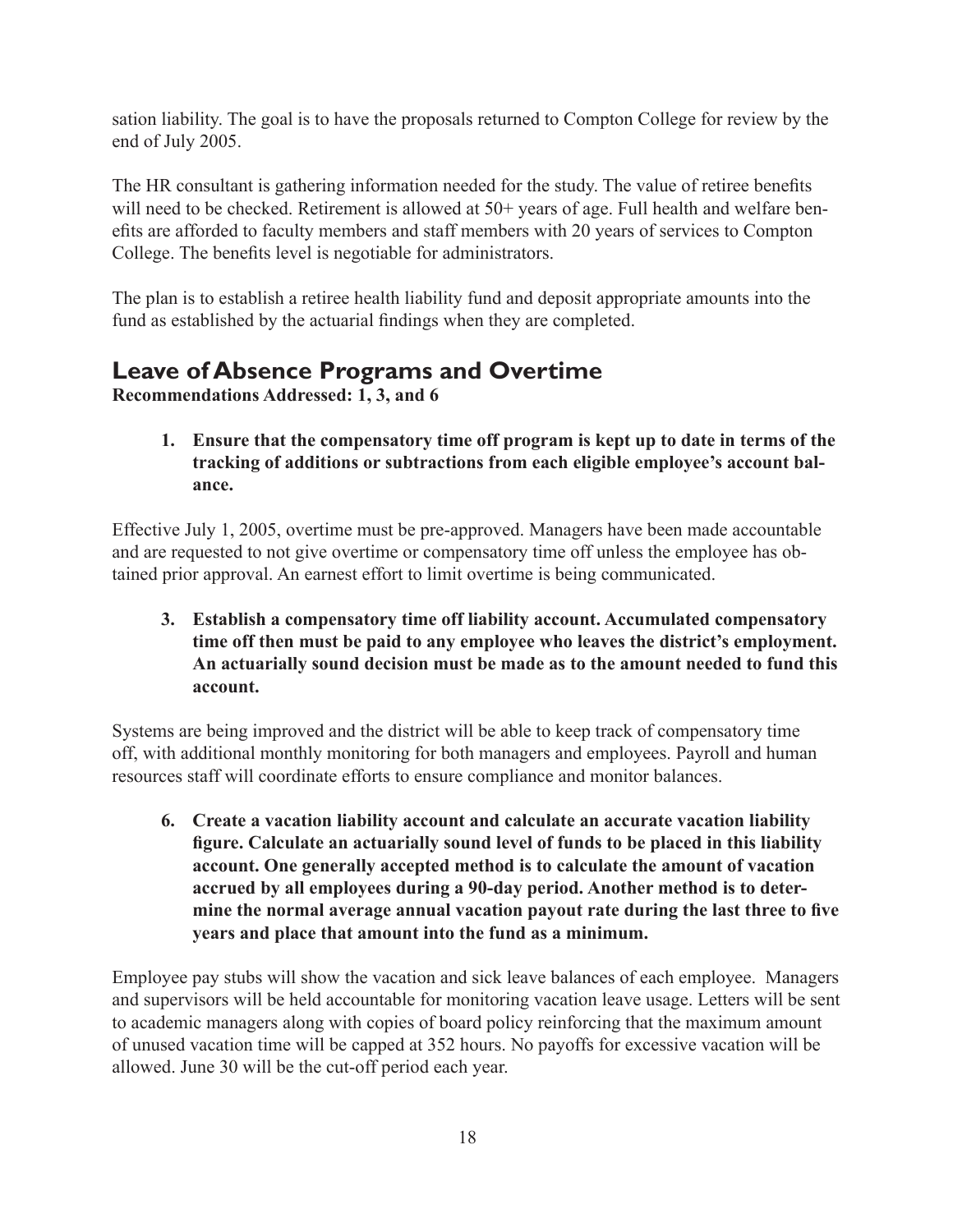The HR consultant has worked closely with legal counsel prior to issuing the announcement to employees specifying the changes. Employees are provided with the opportunity to take vacation; however, many never have taken vacation because they were concerned with losing their jobs.

The checks and balances that will be implemented will ensure that time for leave is submitted. Absence reports will be created to assist managers in tracking their employees' time. The People-Soft software should allow reports to be effectively monitored beginning with the 2005-06 fiscal year.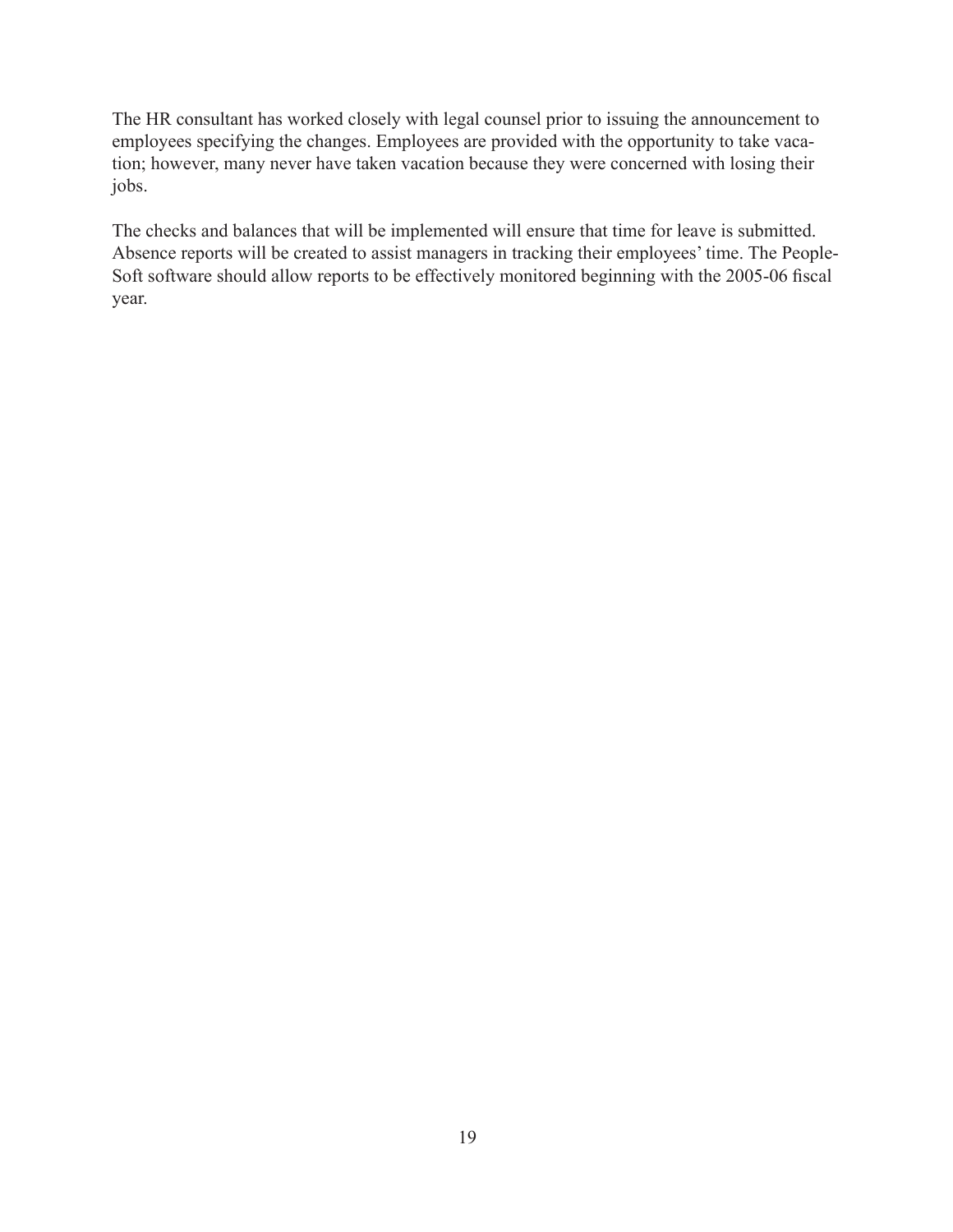# **Student Services**

**Instruction**

**Recommendation Addressed: No. 2**

#### **2. Develop an effective and consistent enrollment management process as described above (in the report).**

The October 2004 FCMAT report indicated that the district did not use an effective program review process. A more hands-on approach to enrollment management was recommended that included the collection and analysis of five years of statistical data of previous class enrollments by class title, department and instructor; a review of the low-enrollment classes at the end of the pre-enrollment period and on the third day of late registration; written criteria for class cancellation; a review of attendance accounting of each class; and a review of the faculty load. The report indicated that a lack of effective processes could lead to the misrepresentation of student attendance data or FTES

Although the process has not yet been committed to writing, the following enrollment management practices have been instituted since FCMAT's visit in the fall. The Vice President for Academic Affairs and Student Services meets weekly or more frequently with the Administrative Dean of Academic Affairs and the Administrative Dean of Student Affairs. The district has reorganized to merge Academic Affairs and Student Affairs under the supervision of one Vice President, making the system more effective and communication more frequent.

Class enrollment runs are generated on a weekly basis and division chairs meet to review the class enrollment runs. Course offerings are developed by the divisions based on the courses needed for certificate programs or for graduation. The division administrators are tasked with degree program development. Classes are filled utilizing a general minimum standard of 15 students. A class is considered full at 27 students, although it may include up to 30 students.

Students may now register for courses from online computers on campus. This option eliminates the previous long lines of students waiting to register. A system for online registration from home has not yet been established.

Internal Web page and internal/external phone registration systems are now functional. For the spring 2005 semester, these systems enrolled approximately 100 students, and for summer 2005 they enrolled approximately 700 students. Open enrollment for summer school will start June 16, 2005. It is anticipated that 1,500 students will utilize these systems.

Student use of the phone registration system is declining to less than 5%. It is anticipated that in spring 2006 the current internal Web system registration will be put on the Internet so that students can enroll off site.

The technology staff has done an excellent job of supporting this technology and providing inservice training on its use to staff and students. The staff should continue to support and expand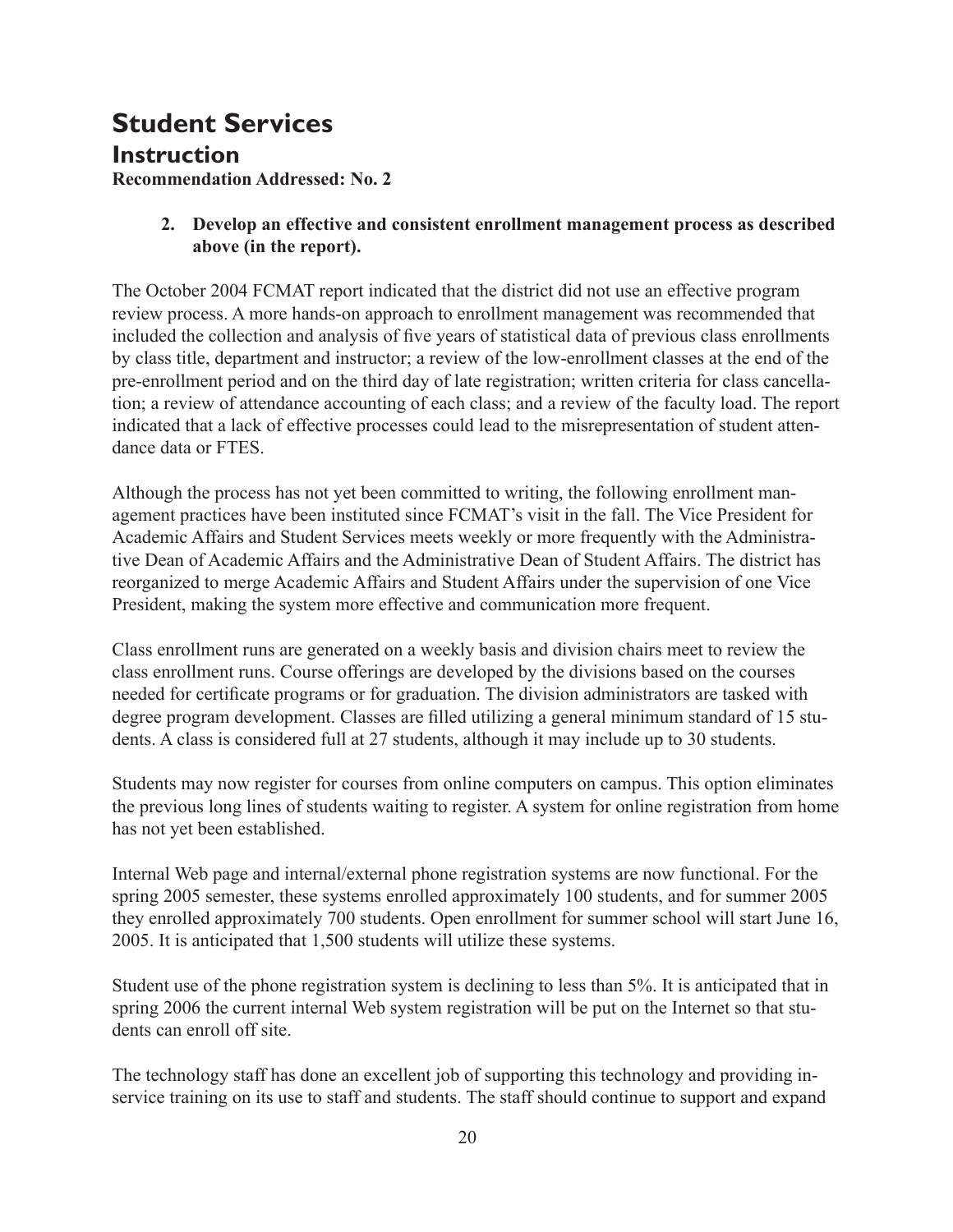the Web-page-based enrollment system. Staff should also continue to support the phone registration system as long as no new investment in technology or resources is needed. This system should be phased out once Internet-based registration is reliable.

The district plans to offer a post-spring session May  $31 -$  June 16, 2005, a summer session June  $20 -$  July 29, and is considering a second four-week summer session August  $1 - 25$ . The late summer session is intended to provide any remedial assistance for students needing preparation to do well during the regular fall and spring terms. The district is also initiating a compressed schedule beginning in the fall of two eight-week sessions, fall (August 29 – December 18) and spring (February  $12 -$  June 8), and a six-week winter session (January  $4 -$  February 9). Two summer sessions are also planned for summer 2006. The district recognizes the need to increase student enrollment and believes that offering a varied number of sessions will assist students in acquiring the courses and units they desire and/or require.

### **Admissions and Records**

**Recommendations Addressed: Nos. 1 and 2**

**1. Direct the Information Technology department to select three companies with an outstanding reputation for telephone registration and online services for staff consideration. Involve all necessary staff members in the selection and presentation of the product.**

Phone and Web registration systems are in place and functioning as noted in the above standard. There appears to be ample buy-in from all departments involved in student registration. The technology department is doing an excellent job of supporting departments using these systems.

#### **2. Task the Information Technology Department with creating a specific program for the district to prevent the collection of FTES where it is not permitted.**

The technology department is 50% done with converting/migrating student records from the existing student information system to the PNI system. Social Security numbers, high school graduation verification and residence codes are some of the data that is being verified during the transition.

The college is moving toward requiring students to utilize the California Community Colleges Online Application Center ([http://cccaply.org\)](http://cccaply.org) to start the application process. This system completes all verifications before the college starts to work with the student. It will also help secure accurate information for funding calculations.

Academic affairs, student services, and technology department have been working cooperatively to formalize the entire enrollment process. This will ensure that class scheduling, teacher assignment, and facility needs are addressed before a student is enrolled in a class. Most of this work is done on the PNI student information system.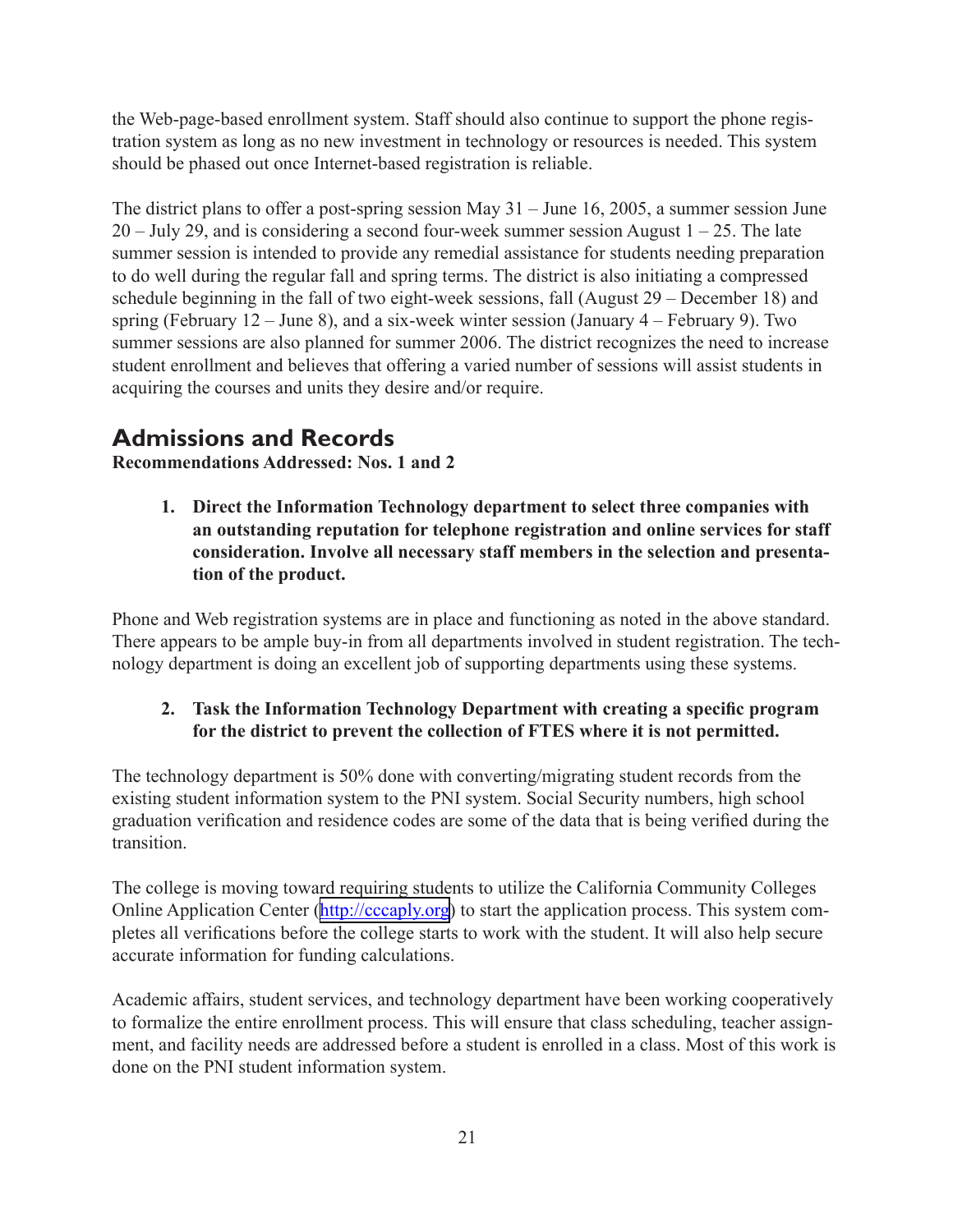# **Police Department**

**Recommendation Addressed: No. 1**

#### **1. Determine what the mission of the Police Department will be on the campus. Review the existing structure within the Police Department, which is top heavy with supervisory personnel, and reorganize the department.**

The October 2004 FCMAT report noted that the Police Department was not Peace Officer Standards and Training (POST) certified, it had no functioning vehicles and no non-lethal deterrents other than batons, its isolated location was useless in terms of offering preventative security measures for the campus, tickets were routinely "fixed" by the Deputy Superintendent designated as the Police Chief, and police badges were given to governing board members and certain district employees.

The district's Police Department has made significant improvements. Although only one recommendation in this operational area was selected for this six-month review, all of the recommendations in the October 2004 report have been addressed. The department was POST certified in December 2004. A Police Chief, with previous police supervisory experience, was hired in February 2005.

The department's mission statement was crafted in February 2005 and affirmed by the department's staff and college administration. Policies related to security and policing processes are being reviewed for revision. The department's Policies and Procedures Manual, drafted in 2002, is being reviewed and updated.

The department has been reorganized and is currently staffed by the Chief of Police, a lieutenant, three sergeants to man the three work shifts, and eight officers. The department provides coverage 24 hours a day, seven days a week. The Chief of Police reports to the Vice President of Administrative Services. Communication with human resources is ongoing to ensure that the hiring of police officers conforms to appropriate rules and regulations.

The district purchased four used vehicles from the California Highway Patrol for the use of its officers. The unusable vehicles owned by the district have been declared surplus. The district officers also use bicycles, and two golf carts are available for use on the campus. The department is considering the possible use of non-lethal weapons such as tasers.

All but one of the police badges previously provided to board members and district employees have been returned to the department and remain under lock and key. The one outstanding badge, previously assigned to a former district police officer who is now incarcerated, was not recovered during an implemented search warrant of the employee's residence.

The department has initiated a volunteer program to increase campus security and is considering instituting a cadet training program for individuals interested in future police work.

Students are able to dial \*19 from any pay phone on campus to reach the campus police department for assistance. The department office will be moved to the portable classroom that previously housed the IDRC Resource Center. This is a more central location on the campus.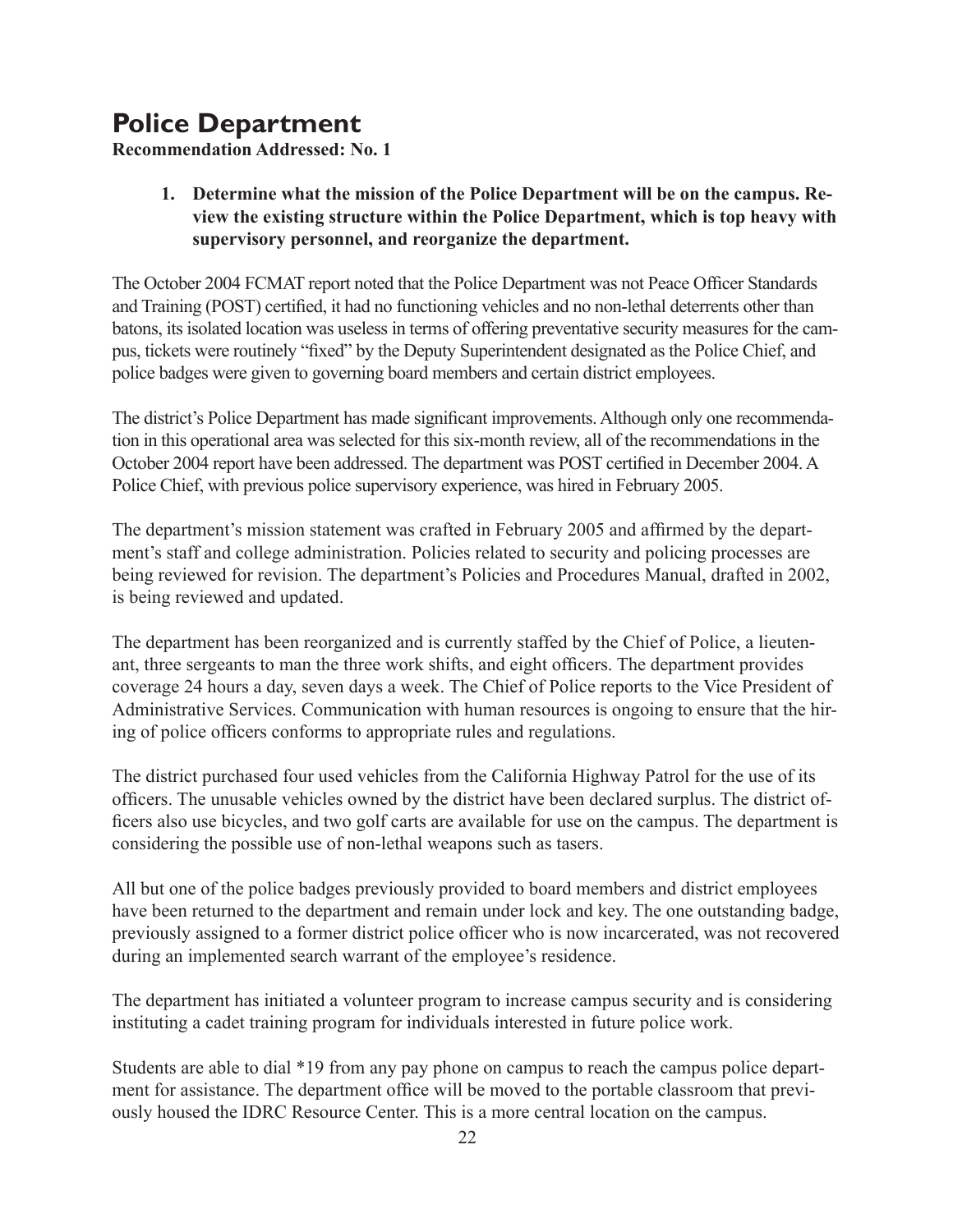# **Facilities**

**Recommendation Addressed: No. 5**

#### **5. Require detailed annual financial and performance audits of the use of Measure CC funds both for expenditures covered by earlier COP borrowing and for expenditures directly paid from Measure CC bond proceeds.**

An independent accountant's report on applying agreed-upon procedures for the bond fund was performed by Vavrinek, Trine, Day and Co., LLP. The report was finalized in April 2005. In addition to this procedural report, a financial audit should be performed. The firm questioned \$3,614,314 in expenditures that were made before the issuance of bond funds. These expenditures were made with funds from the Certificates of Participation series A and C issued by the district prior to the bond approval. This amount could eventually become a liability for the unrestricted general fund. The district should immediately request a legal opinion from bond counsel to determine the final outcome regarding these expenditures.